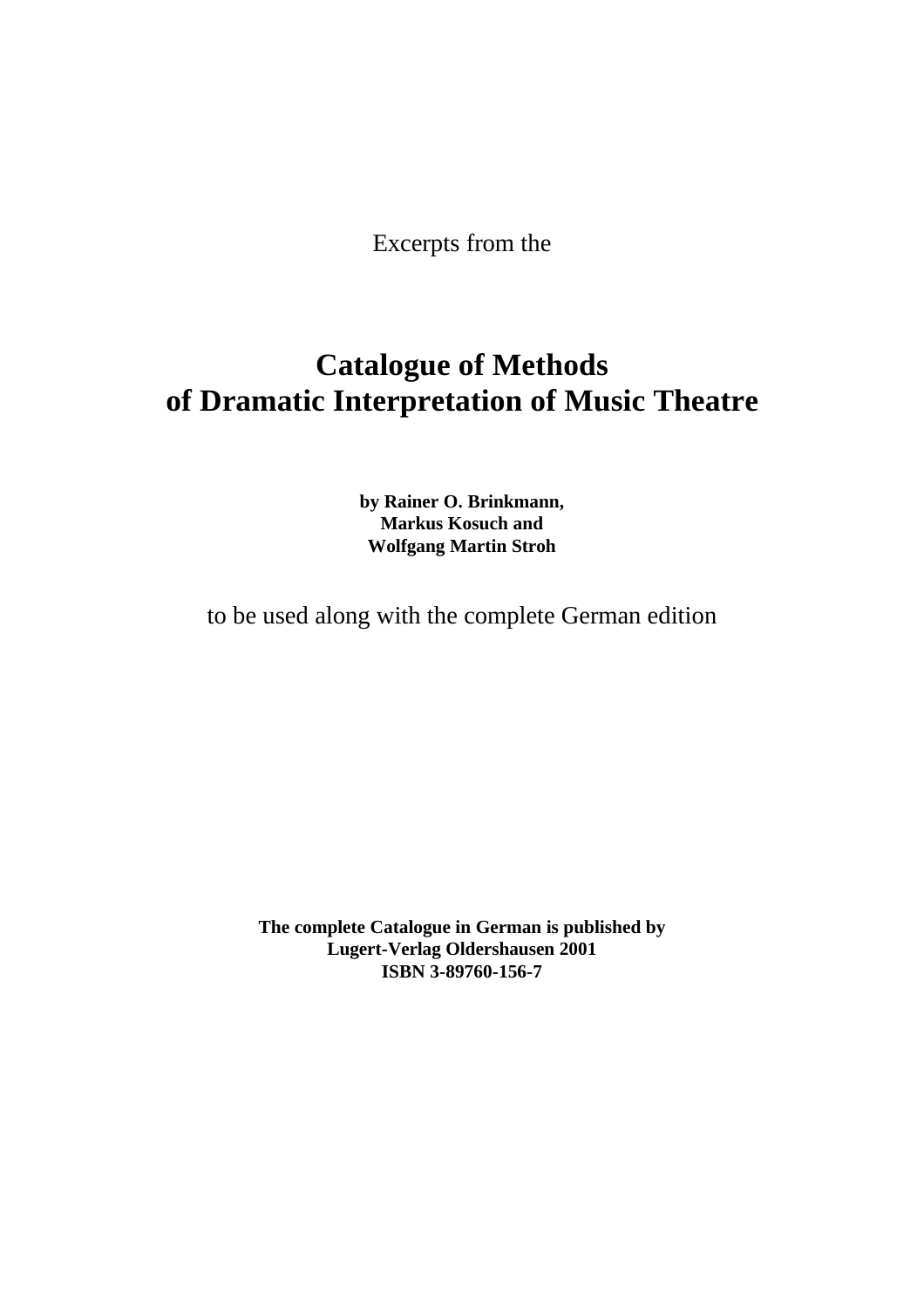Phase 1: Preparation

- MET 1.1 The difference between "Du" and "Sie"
- MET 1.2 Structuring the playing area (classroom)
- MET 1.3 Dividing into roles
- MET 1.4 Producing a cast list
- MET 1.5 Dressing up and putting on makeup
- MET 1.6 Warm-ups
	- Exploring the room
	- Walking at different paces
	- Body parts lead the movement through the room
	- Walking with emotions
	- Walking with different postures
	- Leading somebody by the nose in pairs
	- Vocal warm-up
	- Getting into groups

Phase 2: Identifying with the character

- MET 2.1 Identifying with the character using a spirit walk with music
- MET 2.2 Identifying with the character through  $\mu$  music and motion.
- MET 2.3 Identifying with the character through role cards, research material and music
	- (2.3.1) Reading the role cards
	- (2.3.2) Preparing the role biographies
	- (2.3.3) Publishing the role biographies
	- (2.3.4) While listening to a piece of music
- MET 2.4 Identifying with the character through working with dramatic role mannerisms
	- (2.4.1) Presenting the role mannerism(s)
	- (2.4.2) Examining the role mannerisms by the facilitator
	- (2.4.3) Questioning the role mannerisms by the participants
- MET 2.5 Identifying with the character through characteristic activities
- MET 2.6 Identifying into a scene or (short) play phase
	- (2.6.1) By the facilitator's questions
	- (2.6.2) By presenting in a singing manner
- MET 2.7 Identifying with the character by singing a recitative
- MET 2.8 Questioning during or after a scene

Phase 3: The dramatic-musical work

Mannerisms

- MET 3.1 Working with pictures and postures
- MET 3.2 Working with walking to music
- MET 3.3 Working with speaking mannerisms
	- Pass round exercise 1
		- Pass round exercise 2
		- Pass round exercise 3
		- Pass round exercise 4
	- Pass round exercise 5
- MET 3.4 Finding vocabulary
- MET 3.5 Speaking characteristic sentences
- MET 3.6 Singing mannerisms (collective, individual)
	- (3.6.1) Collective singing mannerisms
	- (3.6.2) Individual singing mannerisms with the "Walkman-method"
- MET 3.7 Gestured singing and "Aria singing"
- MET 3.8 Commenting on songs
- MET 3.9 Writing stanzas
- MET 3.10 Music-playing mannerisms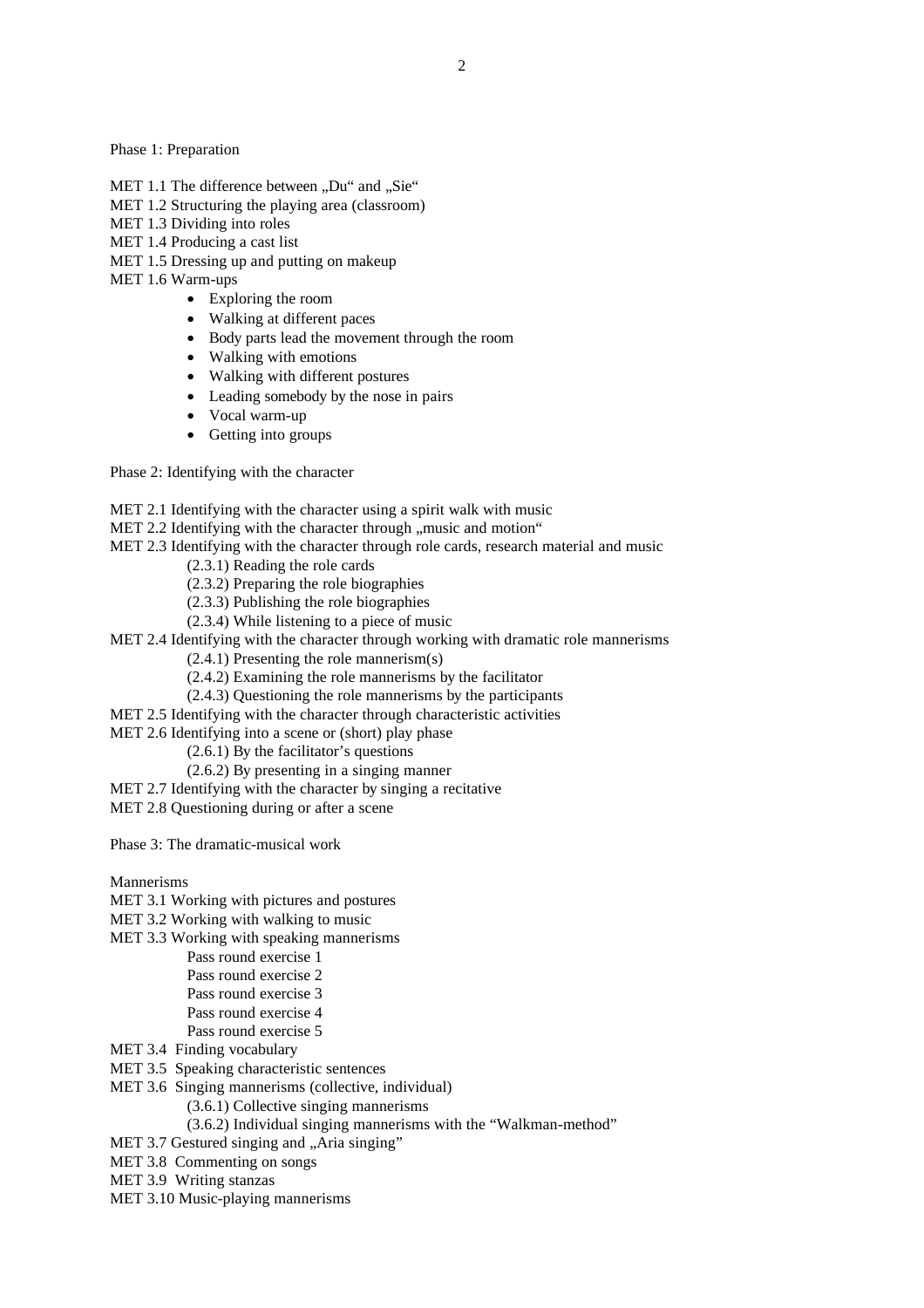- MET 3.12 Deriving an individual mannerism from the collective
- MET 3.13 Developing mannerisms to music spontaneously
	- $(3.13.1)$  Posture example  $($ "Frozen image" $)$
	- (3.13.2) Walking mannerisms example
	- (3.13.3) Singing mannerism example

Pictures

- MET 3.14 Freeze-frame method
- MET 3.15 Modelling frozen images
	- (3.15.1) One-person frozen image
	- (3.15.2) Several-person frozen images
- MET 3.16 Working with drama and freeze-frames (commenting)
	- (3.16.1) Vocalising the inner thought
	- (3.16.2) Extending the freeze-frame
	- (3.16.3) Remodelling freeze-frame
	- (3.16.4) Questioning
	- (3.16.5) Interrogation
- MET 3.17 Walking into pictures
- MET 3.18 Producing a physical representation of the inner relationships
- MET 3.19 Making a statue
- MET 3.20 Comparing separate freeze-frames
- MET 3.21 Checking freeze-frames with the music
- MET 3.22 Music stop freeze-frame
- MET 3.23 Choreography as a sequence of pictures
- MET 3.24 Compressing a scene to a musical sequence of freeze-frames
- MET 3.25 Comparing freeze-frames to music and script
- MET 3.26 Fitting random picture sequences to script and music
- MET 3.27 Musical analysis by using freeze-frames
- MET 3.28 Singing in freeze-frames

Acting

- MET 3.29 Dramatic reading
- MET 3.30 Speaking characteristic sentences

Finding a motto for life

- MET 3.31 Dramatic reading to music
- MET 3.32 Dramatic acting with a given script
- MET 3.33 Dramatic acting to directing instructions
- MET 3.34 Dramatic acting without script or directing instructions
- MET 3.35 Dramatic improvisation
- MET 3.36 Dramatic improvisation according to the  $\mu$ W" questions
- MET 3.37 Dramatic acting within the framework of a dramatic improvisation
- MET 3.38 Clarifying relationships between characters in a dramatic improvised way
- MET 3.39 Improvised scenes to music
	- Methodological hint
- MET 3.40 Developing musical exercises and games
- MET 3.41 Musical-dramatic improvisation
	- (3.41.1) Recitative singing
	- (3.41.2) Imitating arias with gestures
	- (3.41.3) Coloratura improvisation
- MET 3.42 Staging with music
- MET 3.43 Time-lapsed dramatic acting, acted description
- MET 3.44 Acting scenes which don't exist in the piece

Presentation

- MET 3.45 Presenting the role biographies
- MET 3.46 Presenting the characters at the end of the "identifying with the character" phase
- MET 3.47 Photo shoot
- MET 3.48 Pin-board, wall news-sheet and posters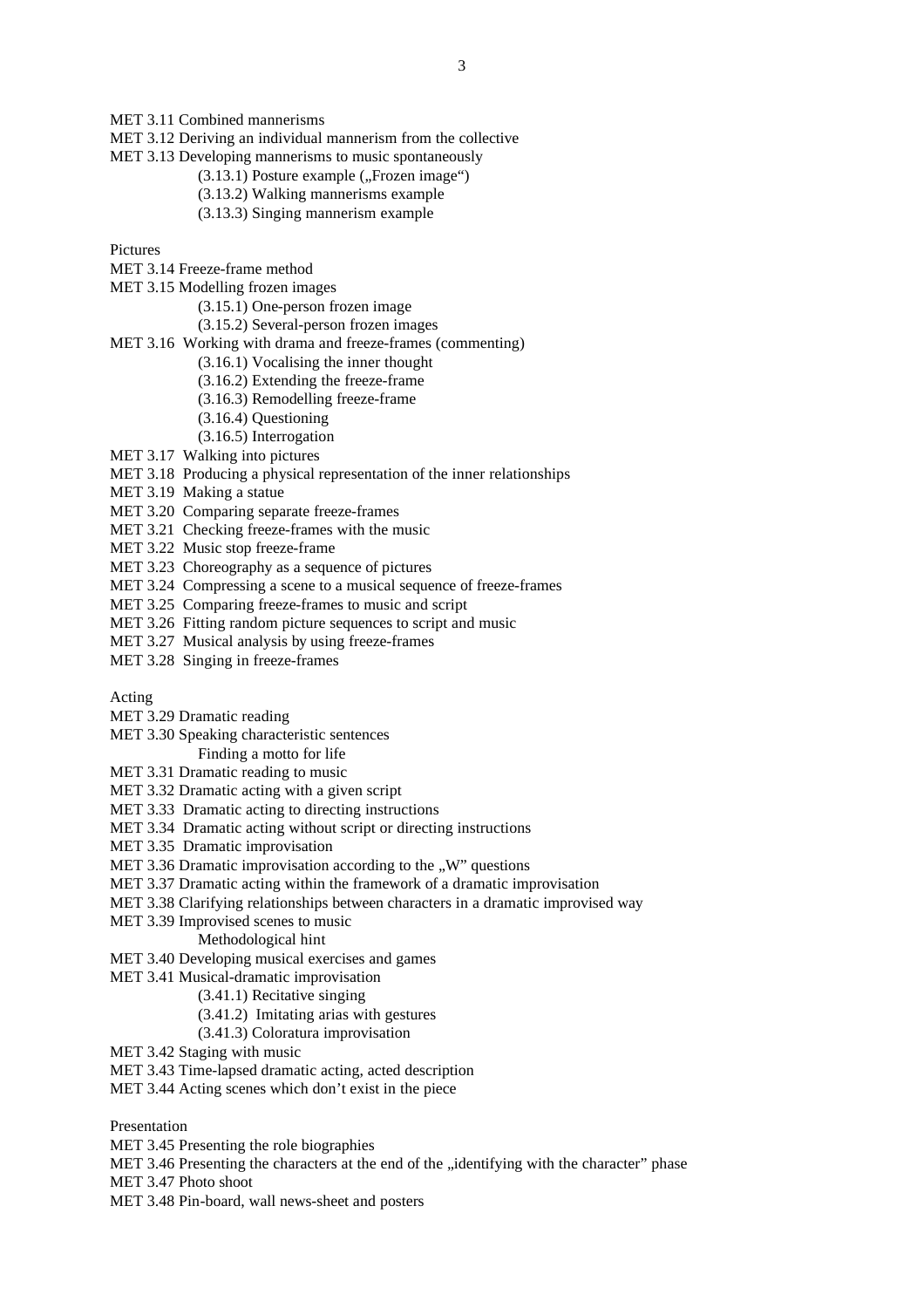MET 3.49 Mimicking mannerisms MET 3.50 Semi-public staging

Phase 4: Distancing one's self from the character

MET 4.1 Individual distancing from the character

MET 4.2 Distancing from the character by asking questions in the scene

MET 4.3 Bidding farewell to the role

MET 4.4 Bidding farewell to single characters – identifying with or distancing from the character?

Phase 5: Reflection

MET 5.1 Reflection as a character (in the role)

MET 5.2 Writing a diary as individual reflection (in the role)

MET 5.3 Feedback (from outside the character): based on experience, and pertinent

(5.3.1) Flash answers

(5.3.2) Brainstorming

MET 5.4 Dramatic reflection (outside the role)

MET 5.5 Musical reflection (outside the role)

Listening Discussion

Score

MET 5.6 Continuing questions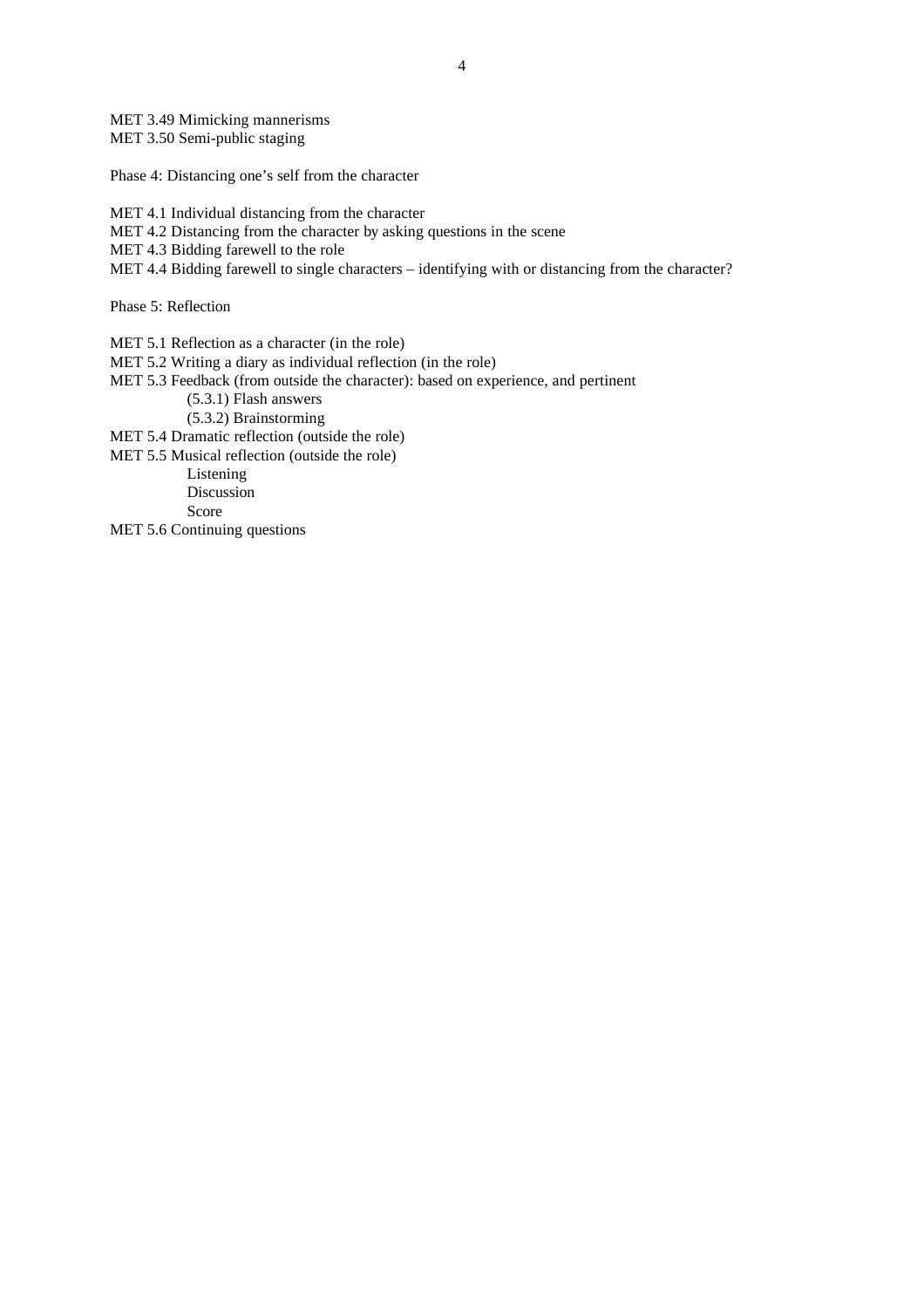# **Phase 1: Preparation**

The essential elements of the preparation are:

- defining room and performing area,
- distributing roles,
- dressing up and putting on make-up,
- doing the warm-ups.

#### MET 1.1 The difference between ,,Du" and ,,Sie"

This method is not necessary in English because the difference between . Du " (you) and . Sie" (the German polite form to address to some one) does not exist in this form.

## **MET 1.2 Structuring the playing area (classroom) and setting up the playing field**

A clear structure is to be created while setting up the playing area:

- 1. Room for jackets, bags and personal belongings,
- 2. Room for the playing field,
- 3. Room for the observers and the reflection.
- Each thing which belongs to the playing field is clearly marked and will be respected accordingly.
- The part of the classroom which isn't marked as being part of the playing field is divided from the playing field by an invisible or symbolic barrier (chalk line, etc.) It must be clear as to how one can and may enter the playing field. (Through a door, for example – *is the door open, or does it have to be opened?* – threshold, stairs…) The proper entering of the playing field must be practised.
- Objects which are present in the classroom may be used as backdrops or scenery. Props and costumes don't have to be provided.
- Setting up the playing room is a "theatrical event" in itself. The facilitator or an "authorised person" takes charge of this. This could be a pupil, for example, who's acting the role of the host. He sets up "his" bar with the help of the facilitator. It is important that the figures set up a room which they also really set up in the piece itself. In this way, for example, Mr. and Mrs. Peachum would be the ones to set up "Peachums beggar's wardrobe", because they really did do that at some point. References for setting up the room can be found in the directing instructions or in the script.
- It is helpful if the facilitator shows the participants how the room can be "used". You take a piece of fruit from the bowl, look out the window, bump into the doorpost, push a chair into place, step up to the podium, open a window, close a curtain, place a vase on the table, wipe up the floor, etc. The participants should walk through the room and observe it from different angles, to see if it's small or spacious, bright or dark, how it smells…

## **MET 1.3 Dividing into roles**

In general, there are two ways of dividing the participants into roles: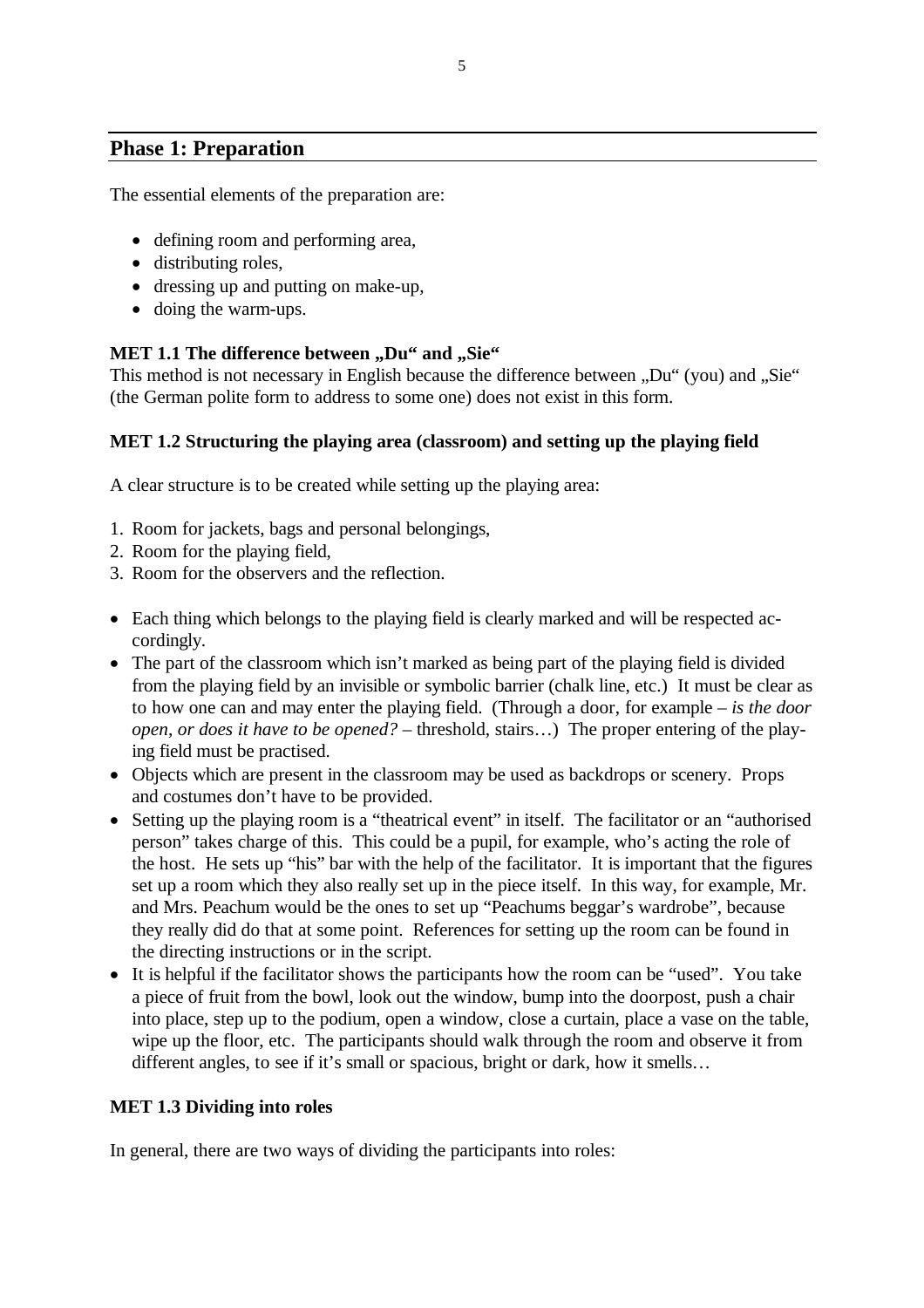a) Each role will be played by more than one person, as with pieces which have few roles, for example.

b) Each role is played by one person. This can be the case with small classes and in pieces with many roles. However, more roles can also be created (like more "Jets" girls in West Side Story, for example).

All roles are considered to be equally important for the dramatic process. Participants who take on a role by the means of "identifying with the character" don't just act as an "acting figure" on the playing floor, but also as an observer. The whole process between identifying with the character and removing oneself from the character is carried out and experienced from the character's perspective.

There is a role card for each role (also see 2.7). The role cards which have been worked on by the Arbeitsstelle "Musik und Szene" (Working group  $M$ usic + Scene" of the university of Oldenburg) contain all the important information for the identifying with the character with pictures, additional texts, music and characteristic "labels". The wording of these role cards is very important in processing a music theatre piece for dramatic interpretation. All together, they contain the complete dramatic constellation of the piece, and often, they already contain the main emphasis of the dramatic interpretation itself.

The "distributing of role cards" is also the (final) dividing into roles. With it, many points will be set for the following teaching units. However, it does happen now and then, that the actor for a role can be changed during the course of the dramatic interpretation. This can take place when the main role should be played by more than one participant, or when new roles are added at short notice.

There are many ways of dividing into roles. A basic rule is that it happens as spontaneous as possible, without becoming a problem or having to be "discussed fully in a rational manner". For example:

- 1. The leader of the process briefly reads out the cards, and then informally hands them out.
- 2. The role cards are laid on the floor, and the participants choose a card for themselves.
- 3. The participants are left alone for 10 minutes, and have to deal with the situation themselves.
- 4. If the roles of a music theatre piece can be divided into two or three groups, then the groups can be formed first, and then the roles can be divided within one of those groups.
- 5. The roles can be divided by the leader of the process and then, after the warm-up and the first "identifying with the character" rehearsals, the roles can be exchanged, sold or auctioned at a "market place".

Example: Now and then, the following can happen, and the leader of the process (facilitator) should be prepared to deal with these:

- Isabella's role card reads : *"Lindoro is the love of your life."* The pupil who has the Isabella role card then asks: *"Who's Lindoro?"* , and then says *"No, I don't want to be Isabella"*, as a certain pupil responds.
- The leader of the process is looking for a Musatafa with a card in the hand. A boy says: *"I first want to know who Isabella is being played by."*
- *"I'll only be Isabella if I don't have to kiss!"*

The dividing of roles should be flexible. The roles don't have to be divided according to gender. Female pupils can take on the roles of men, and vice-versa.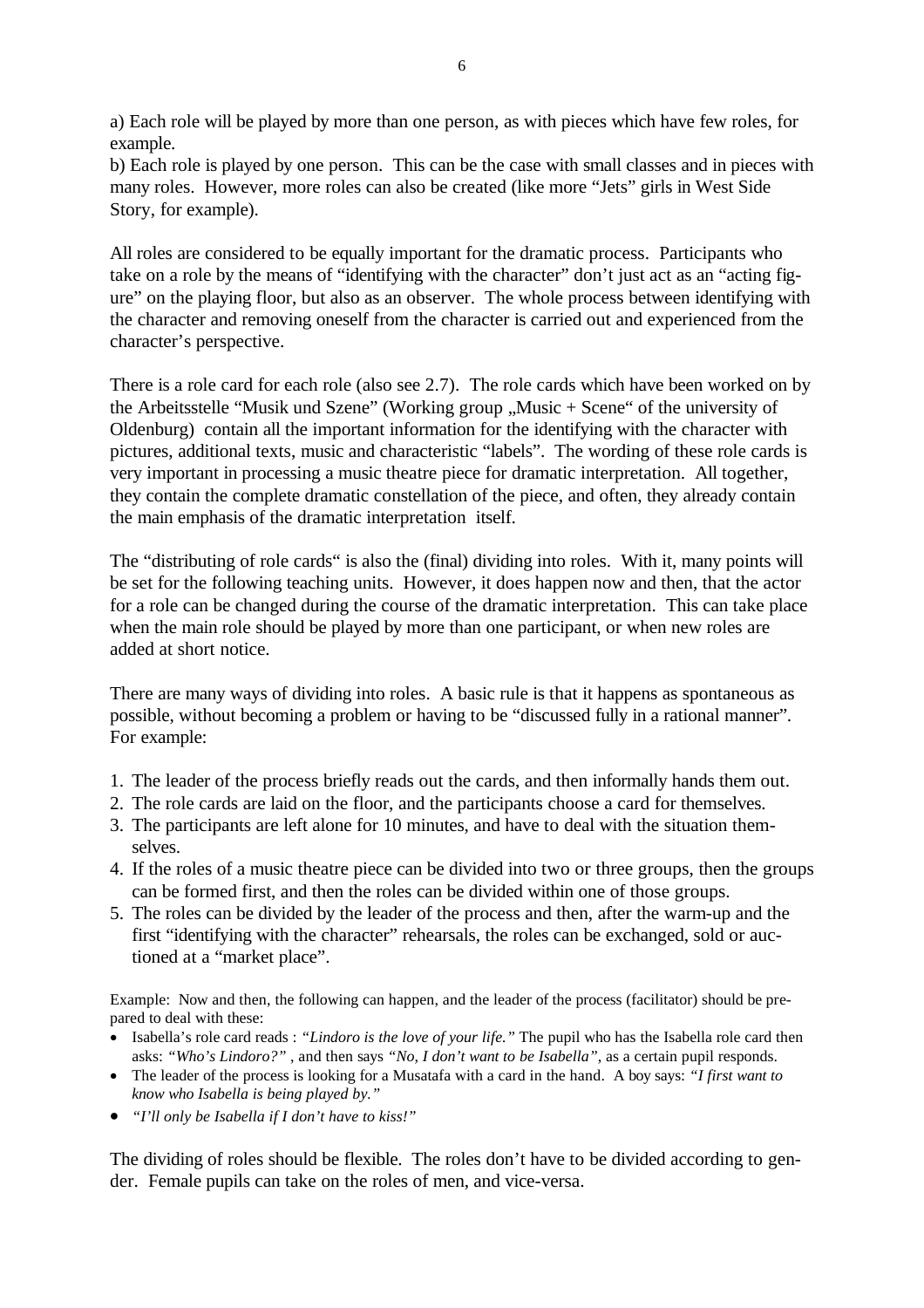#### **MET 1.4 Producing a cast list**

Each participant writes down his or her name in the "cast list" so that each person knows who's who, just as it is done in a theatre. The list is hung up in the classroom on the board, for example, which is also the place where the role biographies and other written progress reports are hung.

#### **MET 1.5 Dressing up and putting on make-up**

A costume table is set up in the corner of the classroom. Donated costumes or accessories brought from home lie on the table so they are easy to see. Each person can choose a garment which suits his or her role. Often, something striking or characteristic is enough to serve as a costume (sunglasses with cap and runners, officer's uniform with fitting headgear, colourful dress, etc.) A make-up corner should be provided for too, with mirrors, paint, brushes, sponges, make-up removal, etc.

Dressing up is of central importance. In dressing up, a role safeguard is built up, which allows the participants to also leave the role through a physical action (see r*ole safeguard* and r*eflection*). On top of that, there is an artistic and aesthetic component to getting dressed up and putting on make-up. Inhibitions towards acting are also reduced through wearing a costume.

## **MET 1.6 Warm-Ups**

*Almost all kinds of physical exercises, musical warm-ups, and theatre-pedagogical exercises can serve as warm-ups. In dramatic interpretation, however, the warm-ups should be linked to the music theatre piece being interpreted or to the scene which will follow. Most warm-ups can be accompanied by the music from the respective piece. Here are some examples:* 

**Exploring the room:** Each person starts walking towards a specific point in the room. When he or she has reached that point, they then choose a new point. It is important that they, despite all their concentration, don't run into other people, but rather walk past each other without touching. As far as the points in the room are concerned, specific points corresponding to the following scene can be chosen. Points in the room can be marked acoustically by playing a recording. The music can dictate the way the participants walk through the room.

**Walking at different paces:** Depending on the size of the room, there are different speeds at which the participants can walk towards a target:  $0 = \text{freeze}, 1 = \text{slow motion}, 2 = \text{leisurely}, 3$  $=$  fast,  $4 =$  run. The participants walk at the speed according to which number the leader calls out. The walking can correspond to the respective role or role perspective. Music at different speeds could be used in place of the numbers. It is also possible to replace the digits 0 to 4 with volumes, so that "pianissimo" = freeze, "forte" = fast, and "forte fotissiomo" means " $rum$ ".

**Body parts lead the movement through the room:** Different parts of the body lead. An imaginary twine is attached to the chin, to the elbow, to the belly, to the rear end, to the foot, etc. The twine pulls the person.

**Walking with emotions:** The leader of the process dictates different emotions which the participants apply to their movements. Walk towards a point being sad, happy, in love, brutal,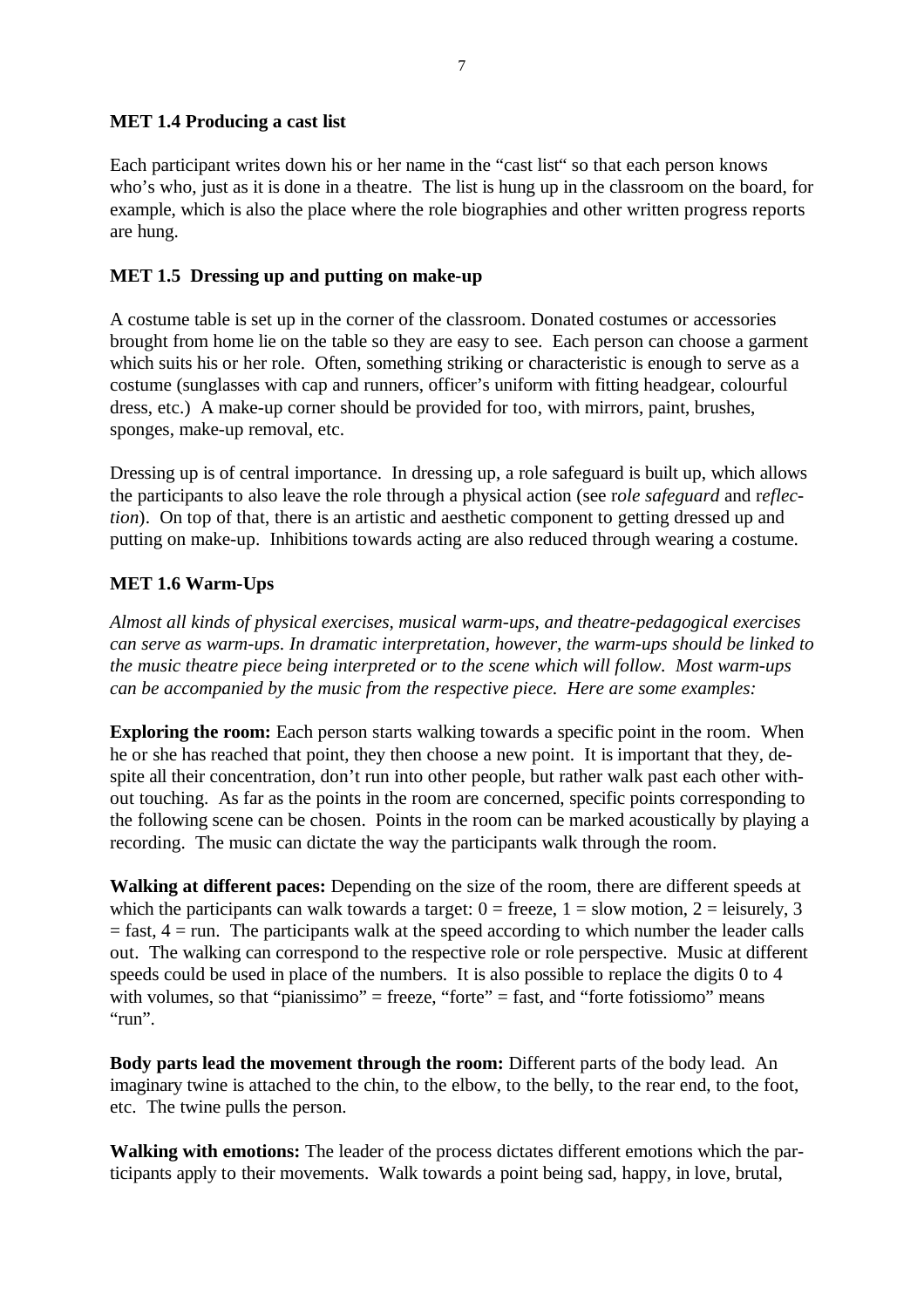scared, snooty, etc. With younger participants, different islands or planets may be visited: The island of sadness, of people in love, etc. Music which sets the mood can also be used.

**Walking with different postures:** The leader of the process dictates what kind of posture the participants should have as they walk through the room:

- pulled-back shoulders, arms tight on the sides, small steps,
- head up, chest out, arms stretched outward, large steps, etc.

**Leading somebody by the nose in pairs** (Warm-up for the topic master-servant, offender, victim.) One person leads, and has his or her hand 20 cm in front of the other person's nose, which has to follow the hand. The roles are exchanged after max. 60 seconds! Important: the leader has certain obligations and must take care. The person being lead mustn't get hurt. If possible, pairs should be made with people who don't know each other. Afterwards, it should be possible to have a short sharing session about the experience.

**Voice warm-up:** Clusters (random unstructured notes or tunes) are to be sung. One participant conducts while the others sing. Intervals and short motifs from the following scene may be applied.

**Getting into groups:** When the leader of the process shouts out a number between 2 and 5, the individual participants who are walking through the room should get into groups: pairs, trios, quartets and quintets. Specifications pertaining to the content of the following scene can be given (a couple, three people under one umbrella, a family of four sitting in front of the television, etc.).

## **Phase 2: Identifying with the character**

The participants' identifying with a character which usually, at first, contains unaccustomed and unfamiliar roles, perspectives, situations and music is the most important requirement for dramatic interpretation. The outward sign of identifying with the character is the taking over of the role. Ingo Scheller explains the individual psychological background of getting into the role:

*"In identifying with the character, the participants have to activate conscious, but also forgotten, half-conscious or preconscious experiences, feelings, life plan and pattern of action and transfer them to the characters. Looked at in detail, these are sensual perceptions and the connected sensation, body and speaking posture. Understanding which is linked to the identifying with the character, and the associated interpretation and learning processes are unusual, and can provoke opposition if they run into strange, scorned or derogatory behaviour"*  (SCHELLER 1989, pgs 37-38).

Foreignness is learned (even if it is so obvious) – the peculiarities are observed and examined for their backgrounds. This "research" takes place through the identifying with the character. The participants embark on the search for the person who they must represent. In that, they not only learn something about the music theatre piece and its persons, but rather also possibly something about people who aren't much different than them, and in that way, the participants can learn more about themselves: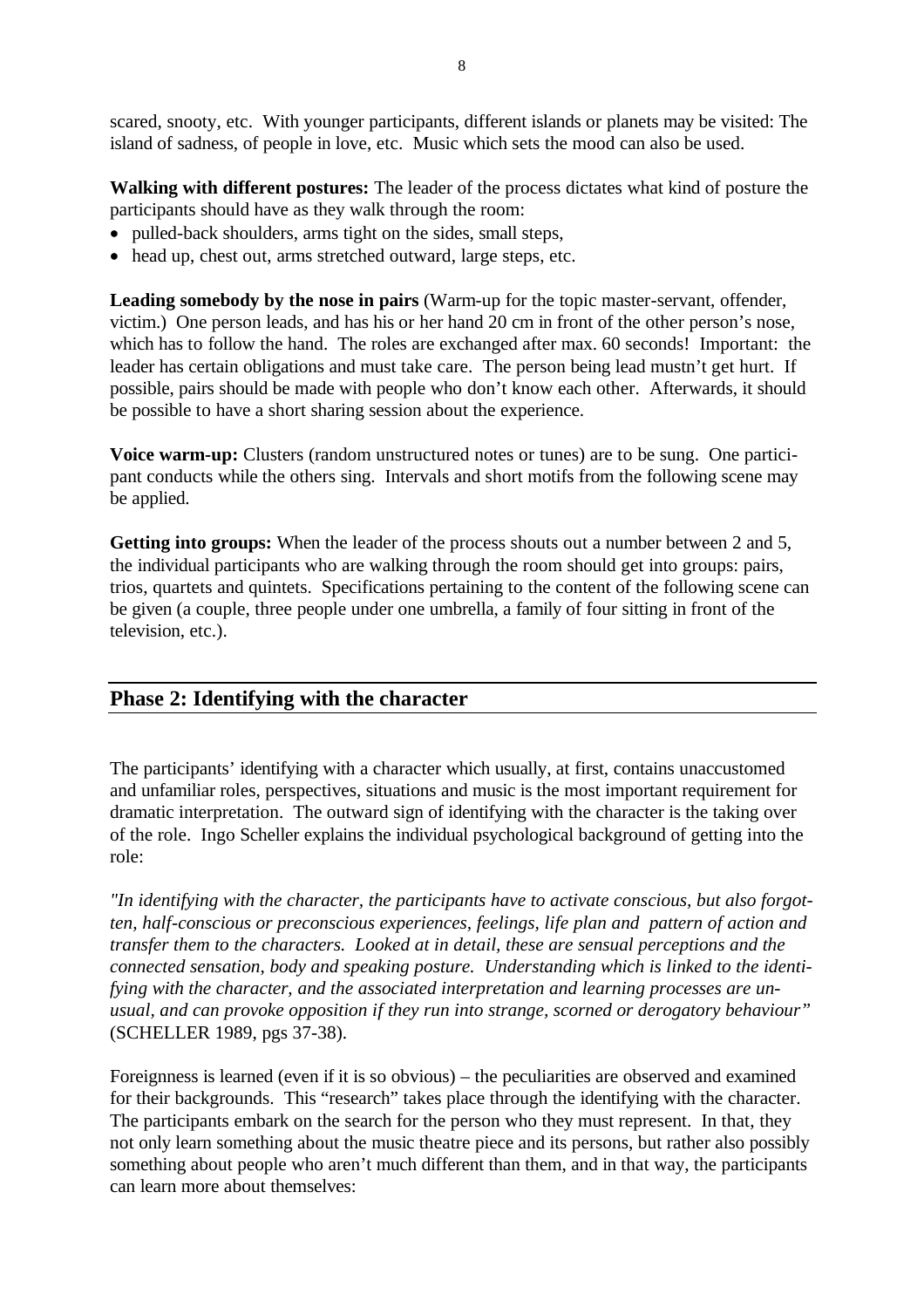9

"Loving your neighbour as yourself" in theatre is the identifying with other roles, with other people's mannerisms, even if they are the most foreign. *'Identifying with the new character' means first distancing from your own character, finding the new character, and even finding the rejected attitude in yourself"*(STANKEWITZ, 1995).

In dramatic interpretation, identifying with the character takes place on three levels:

- 1. Identifying with the character in roles, groups or social milieus as an independent teaching unit.
- 2. Identifying with the character in complex situations, conflicts or scenes, as a relatively independent teaching unit.
- 3. Identifying with the character in individual plots as a component of a play unit or play phase

The following three methods can be used in all three levels.

# **MET 2.1 Identifying with the character using a spirit walk with music**

In a verbally guided spirit walk, the participants lie on the floor, close their eyes and try to follow the spoken words with pictures in their own minds. The leader of the process reads out the text in a soft tone. Some background music is there to merely create a relaxing atmosphere. After the spirit walk, the participants are given the opportunity to share their individual experiences.

The spirit walk leads us into the land, the historical situation, the milieu or the ambience of the music theatre piece. It prepares the individuals for the roles they are about to take on and for the identifying with the character. Fantasy production takes place here, just as in the individual identifying with the character.

## **MET 2.2 Identifying with the character through "music and motion"**

Besides the verbally guided spirit walks, there is a pure musical version, with which "body fantasies" are stimulated and picture fantasies are expressed with a bodily expression. Overtures or scenes with a lot of motion (with few words, or words which are difficult to understand – operas are famous for this!) are played, and the participants are to imagine suitable scenes, and then move to the scenes. If the leader of the process sees that the music is too "open", then he or she can give a tip (by mentioning "tavern" to indicate the tavern scene from "Wozzeck", for example).

# **MET 2.3 Identifying with the character through role cards, research material and music**

As they are divided into roles (MET 1.3), the participants get role cards, perhaps supplemented by recorded music, by excerpts from characteristic scenes (citations from the libretto), or by other research material. The entirety of all the role cards exposes the complete dramatic constellation, and each individual card contains a specific viewpoint of this constellation. Usually, secondary information from contemporary history, social history, etc. flows into the role cards. The role cards also contain questions about identifying with the character.

**(2.3.1) Reading the role cards:** After the roles have been divided, all the participants walk through the room while reading their role card out loud (repeatedly), and at the same time, exchange the "you" in the text with "I".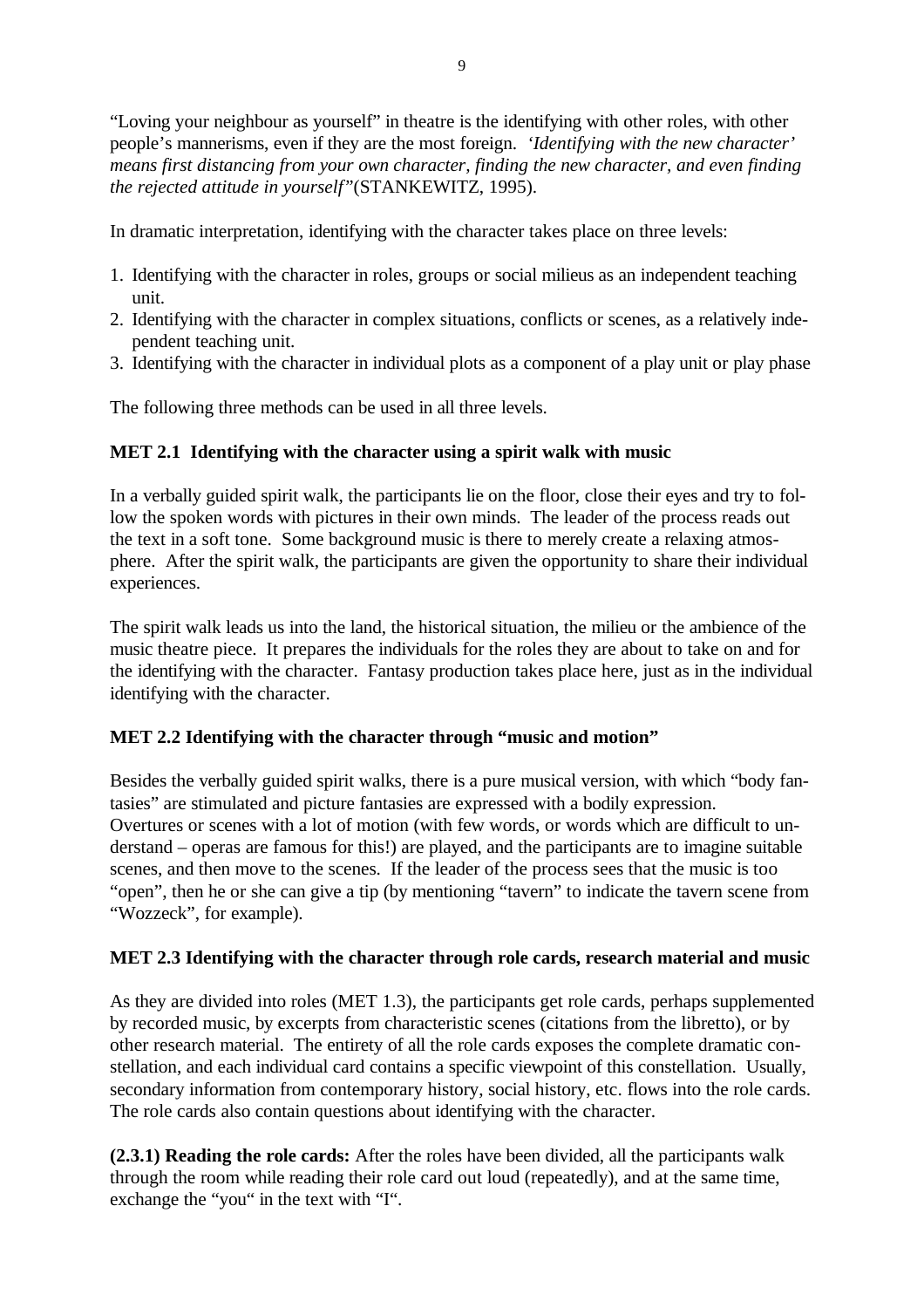**(2.3.2) Preparing the role biographies:** Writing a role biography forces the participants to deal with the character in a concrete and precise way. It makes them identify with "the whole life" of the character. The biographical moments in the role cards are logically linked to each other, which forms an overall picture filled with fantasy. In that, the participants project their own imagination onto the person who they will later play. The role biographies are written in the first person.

**(2.3.3) Publishing the role biographies**: It is important that the participants have the possibility to publish their roles "safely". The basic rules of "creative writing" apply: Each participant only has to read out what he or she wishes. This could be a sentence, a paragraph, a passage, or the whole text. Another way of publishing is using a wall news-sheet, on which the biographies are shown with pictures.

## **MET 2.4 Identifying with the character through working with dramatic role mannerisms**

´The role card can contain a "typical saying" for the role. One can also ask each participant to come up with a typical saying, a defect, a certain walk, a characteristic gesture or also a musical motif. All these kinds of mannerisms belong to the character and can be understood to be a part of the role biography. We describe them as "role mannerisms".

When we deal with the identifying with the character, we are often faced with questions such as "What is your favourite activity?", "What are you most afraid of?", etc. Because of this, the answers to these kinds of questions can also be included in the role mannerism(s), and are included here.

**(2.4.1) Presenting the role mannerism(s):** The participants present their role mannerism(s) alone, or in groups according to a set ritual which has a protecting function. In this way, a stool can be placed in the middle of the playing floor. Each participant is to sit down on the stool and present one or more role mannerisms. The participants can walk through the room in a particular way while humming, whistling or singing "their musical motif".

**(2.4.2) Examining the role manners by the facilitator:** All the methods for working with drama (vocalise the inner thought , reflection, producer's questions, etc.) can be introduced with role mannerisms. In this way, the leader of the process can step behind the participant and ask questions, which the participant must answer from the perspective of the role. Here, questions from the identifying with the character are often repeated, or interesting role aspects taken up and clarified. The questioning is exclusively there to clarify and present the role, and not preparatory for the upcoming scene. (see also MET 2.5!)

**(2.4.3) Questioning the role mannerisms by the participants:** Even the participants who are watching can have a chance to examine the role mannerisms. In order to avoid having questions which go off topic, rules can be introduced, like you may only ask questions pertaining to noticeable things about role mannerisms (for example: "Why are you limping?", or "Why are you so sad?").

## **MET 2.5 Identifying with the character through characteristic activities**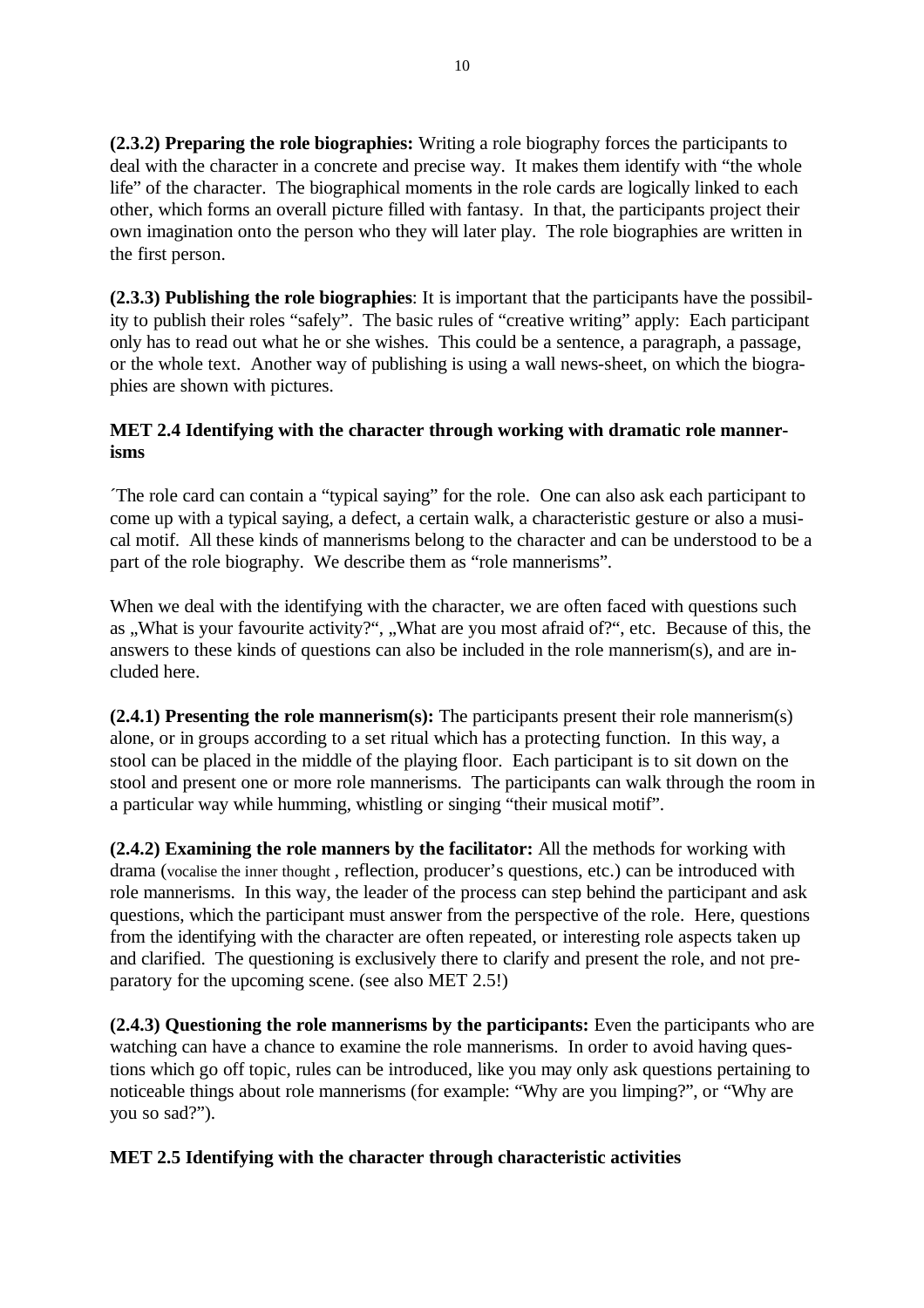The playing area is defined to be a "public area" (market place, train station, arena, intersection, etc.) and is set up accordingly. Each participant thinks of an activity which is characteristic for his or her role, which has to do with their job or favourite pastime. They go to a place in the room which would be characteristic for them within the "public place". Here, in the place where they won't be bothered, they set up the surroundings (within the allowed framework) and they proceed with their activity. The activity should preferably make a monotone and repetitive impression. (A lawyer doesn't have a lengthy conversation with a client, but rather spends his or her time stacking files in a monotonous manner, from right to left, and vice-versa…)

# **MET 2.6 Identifying into a scene or (short) play phase**

**(2.6.1) Through facilitator's questioning:** The participant has gone through the (general) identifying with the character, and should be "identified" into a scene or play phase. The leader of the process stands behind or beside the participant, lays a hand on their shoulder and asks short questions. Information about the outward premises of the upcoming play phase can be connected to a few questions on expectations, hopes or fears. The participant's answers come from the perspective of the role at hand.

**(2.6.2) By presenting a singing manner (compare to 3.6):** At the beginning of a scene, the people can portray their expectations for a certain situation by presenting an individual singing manner. (For example, a corsair sings an excerpt from a song of the chorus with a certain gesture.) This kind of presentation is also a kind of identifying with the character.

# **MET 2.7 Identifying with the character by singing a recitative**

By singing a recitative, the participants can identify with their character's role. First, they listen to a typical recitative from the music theatre piece. After a short interpretation, they get dressed and carry out a certain activity as outlined in MET 2.5. At the same time, they start talking while performing the activity. The text can be based on the activity itself, or on the life/situation of the respective character. The participants concentrate on one part of their activity which they keep on repeating and accompanying with spoken words.

The leader of the process plays the chord structure of the recitative at a slow tempo. The previous activity is carried on with "sung improvisation". Each participant sings or noisily declaims his or her text as a recitative. The "typical saying" (or "motto for life", compare MET 3.30), which was developed in the individual identifying with the character, can be used as a support.

## **MET 2.8 Questioning during or after a scene**

Depending on the peculiarities of a scene, the facilitator can ask all those in the scene what just happened. He or she asks about the events, the experiences, the consequences, and what the characters are thinking about each other – the feelings are most often left out here. The characters can be asked a standardised question, or questioned individually. (For example, in "West Side Story", the facilitator asks some questions after the fight *The Rumble*, in which both Riff and Bernardo are murdered by the escalation of violence: "What just happened?" Even though the questions aren't about feelings, but rather about the events, the participants express their consternation anyway.)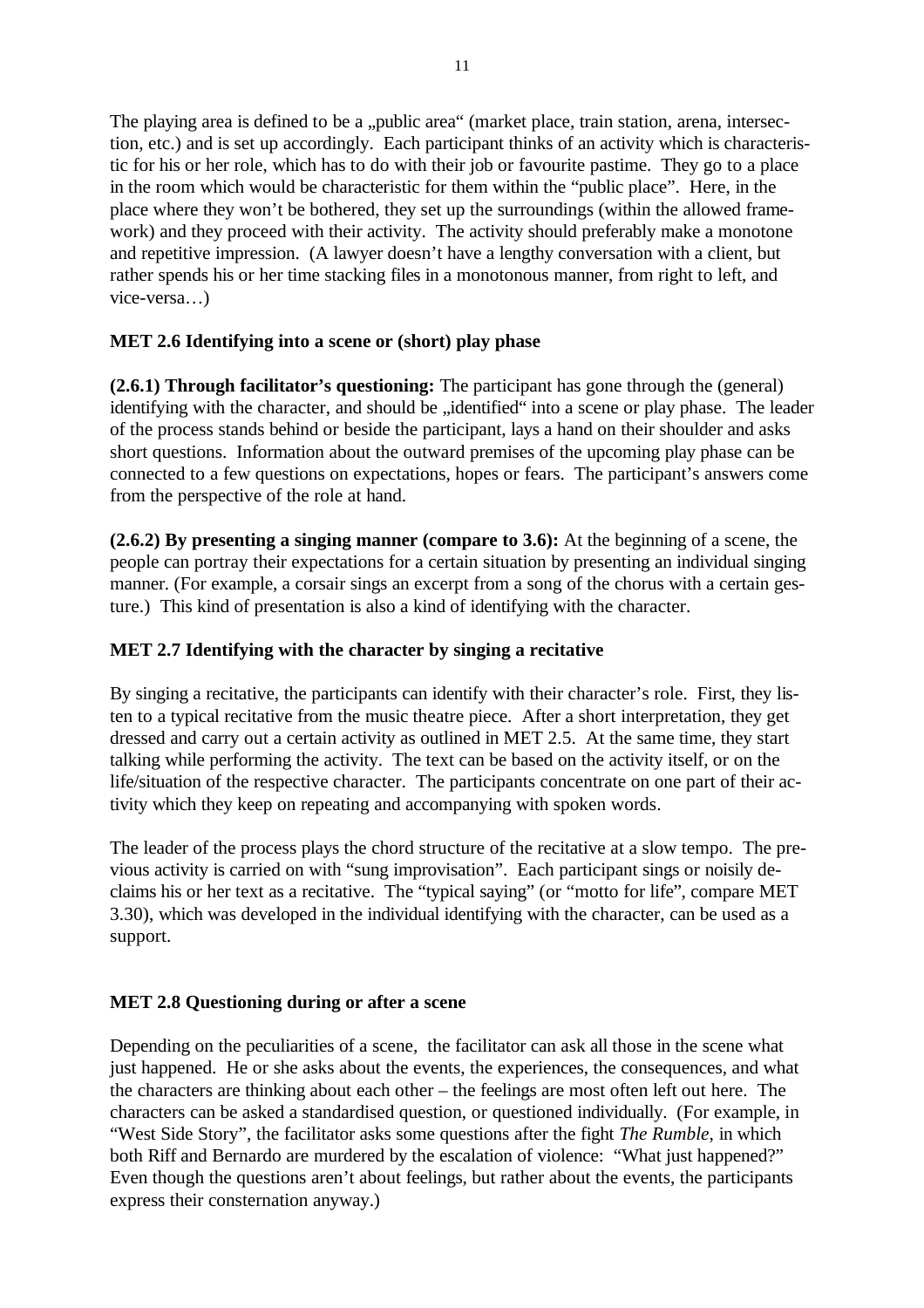# **Phase 3: The dramatic-musical work Mannerisms - Pictures - Performing - Improvisation - Presenting**

The goal of the identifying with the character was the taking on of the roles. The dramaticmusical work which follows the identifying with the character happens mostly *with* and *in* this role. The participants act as "characters" from the music theatre piece. The role offers them a formal and group dynamic safeguard. In reality, "performed" and "real" life are intertwined; the participants play someone else in a way which reflects their own personality in an open or secret way – and this is the pedagogical opportunity! The facilitator is a "process organiser". He or she intervenes "from outside", is responsible for the organisation and observance of the rules which guarantee the role safeguard. Participants who aren't acting can also observe "from outside" and make comments. They constitute the real social surroundings for the performers. Often, though, the participants who aren't involved in the dramatic work also observe and make comments from the perspective of their respective roles.

The contrast between the dramatic "foreign" and "own" life is used to construct meanings, or in other words, to "interpret". In the participants' getting into the fictional and foreign world of the music theatre piece through dramatic acting, the unaccustomed musical stage work is first filled with people who feel, think and act. The dramatic interpretation ranges from

- (1) the story of the music theatre piece
- (2) the social and biographical background from which the participants come
- (3) the way the dramatic performance is played

These three planes build the framework for the interpretation and experience in which "meanings" are constructed by the participants, participants who probably deal more with Adidas, Slatko, Bravo and skateboards than they can identify with "Le Nozze di Figaro" or "L'Italiana in Algeri".

The dramatic work entails 5 essential structural elements which are applied in the following order: working with mannerisms, working with pictures, the dramatic acting, the dramatic improvisation and lastly, the dramatic presentation. All 5 phases are connected to musical activities and refer to music.

## **Mannerisms**

**Mannerism** is a concept which is central to dramatic interpretation. It has a meaning which extends past the colloquial meaning of mannerism: *"When I talk about mannerism here, then I don't just mean the way a person expresses himself through his body, that means body posture (position and movement of head, torso, arm and legs), facial expression, gestures and style (intonation, volume, voice). I am talking about the interplay of inner perceptions, feelings, social and political attitudes and interests and outward physical and linguistic expressions and practises which are perceptible by people in certain situations, but also over longer periods of time."* (SCHELLER 1982, pg 234)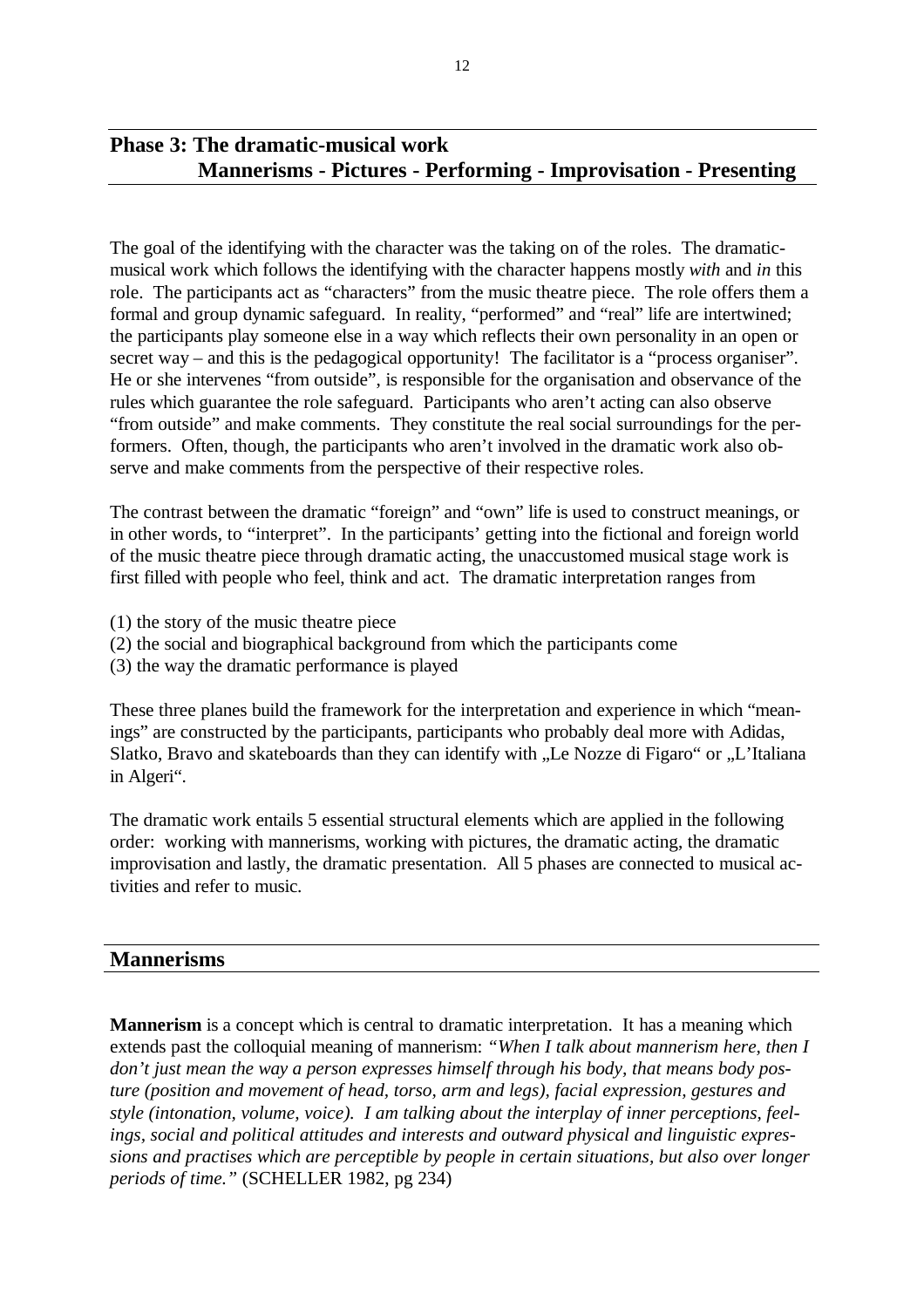The concept of mannerism has been extended further by the dramatic interpretation of music theatre. Here, the meaning is extended to include mannerisms which are conveyed musically listening, singing and (instrumental) performance mannerisms. Purely dramatic mannerisms which are connected to musical activities can be developed into this concept too. The work with mannerisms, which is what dramatic interpretation lives off, is not just based on certain mannerisms being studied, but rather also that we experiment with mannerisms. The participants and the facilitator set in advance which way they should walk, speak, sing and perform. This makes them aware that standing, walking, speaking, singing and performing aren't just neutral ways of moving, expressing a text, singing or acting. These also present a possibility of interpreting the respective process.

One of the goals of working with mannerisms to music is to consciously become aware of the meaning as well as the communicative and expressive functions of mannerisms (keyword: "body language"). Another goal is to experience the relationship between (body) posture and music. With that, we recognise implicitly how music has a "mannerism" itself, and how this mannerism depends on the people performing the music (keyword: "moderate constructivism"). The "musical mannerism" is that which the musicians do with the music in terms of body language.

#### **MET 3.1 Working with music and postures**

"Standing" and "Understanding" belong closely together: the comprehension of the individuel role can be developed by having a posture, and allows the character to be visually experienced by the observers. Standing isn't an arbitrary, random action, but rather a mode of expression and appropriation. It reflects the situation.

There are different ways of working with music and postures: taking up a posture with or without music, taking up a posture which fits to the music, changing the music and changing or keeping the posture, finding the fitting music to a posture (by singing, humming, whistling or beating a rhythm), etc. A concrete situation which can be explained by the facilitator through asking questions is the starting point for the work with postures: Where is the character standing? What is he/she doing there? How and why is he/she doing it? What's going through his/her head right now? – After that, we have the observing from outside, and the mannerism reflection to music.

If a posture is changed "from the outside", then the work with postures leads to working with frozen images (see MET 3.14).

#### **MET 3.2 Working with walking to music**

Our walk expresses a lot and presents an important medium for nonverbal communication. To prepare for this method, we use simple physical warm-ups (see MET 1.6 Warm-Ups) which can also be accompanied by music. At the same time, the participants move like persons with certain feelings or personality traits, and not "like the music". That means the instructions should be like, "How does someone walk if he's singing like that?" and not "Move to the music!"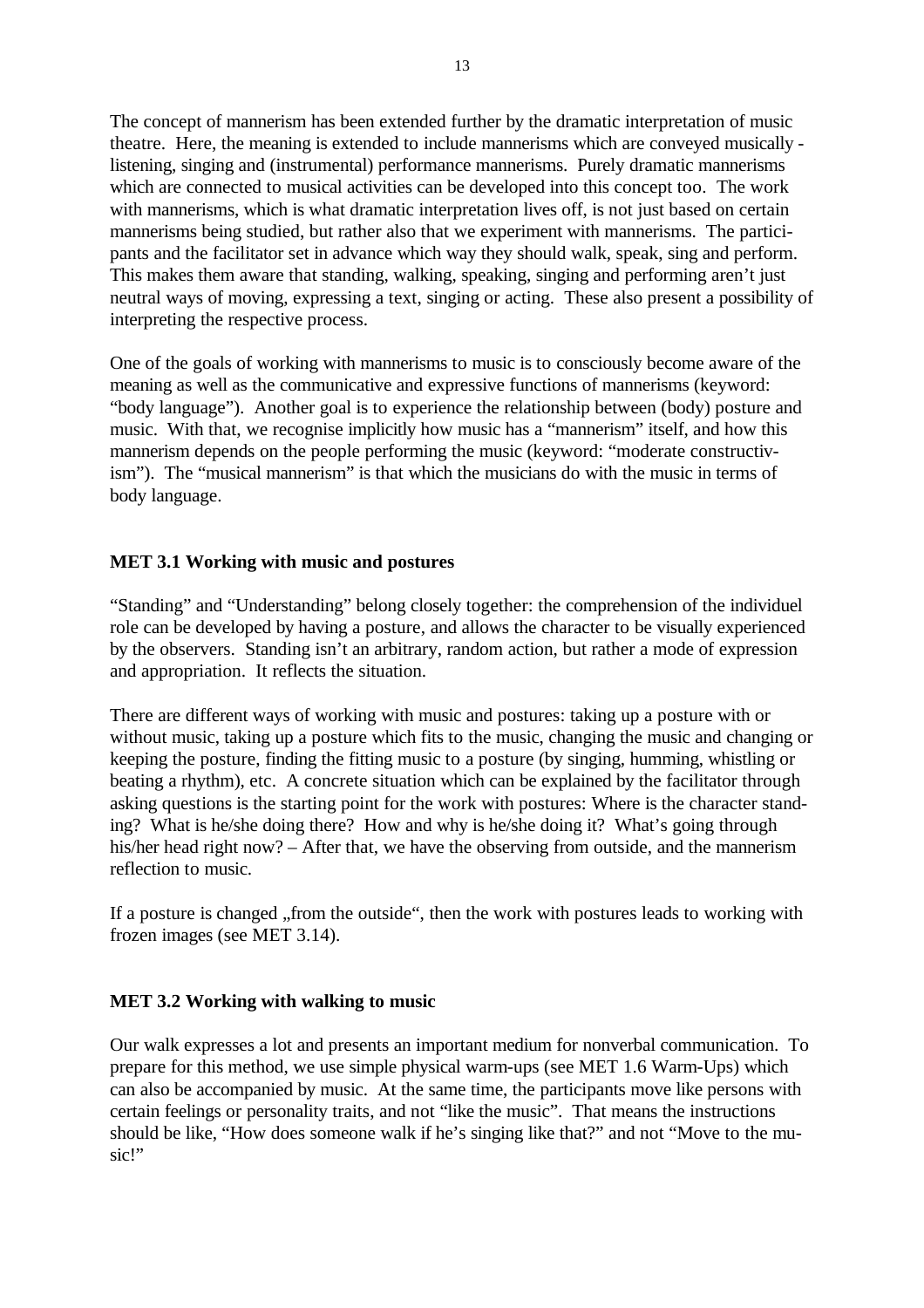To increase the precision of walks, we use imitation exercises: one participant demonstrates a walk, and the others copy her, etc. The term walk mannerism becomes more specific when collectives/groups which appear in the music theatre piece (corsairs and slaves, Jets and Sharks, nobility, commoners and farmers, solders and gypsies) are asked to agree on a common walk. Then, the participants discuss what the walks have in common, how they're different, and what certain walks express and how they affect us. A common group-walk is studied and agreed upon, a common walk which is make up of elements from the individual walks.

It is necessary that the situation be defined in which the characters are walking. The instruction "Walk across Soho's market place", for example, already contains several factors which determine a walk mannerism: it is walking in public (Who's looking at you?), a walking with a purpose (What do you want to do at the market?), etc. The facilitator can help to develop the walk by asking questions: How does the character set down his/her feet? How big (short, wide, narrow, high, etc.) are his/her steps? How does the pelvis move (upper body, arms, head, etc.) while walking? How fast is he/she walking? In which direction is he/she looking? What is he/she thinking about in this situation?

There are different ways of walking to music: Taking on a walk with or without music, taking on a walk which fits to the music, change the music and change or keep the walk accordingly, finding music which fits to a certain walk (by singing, humming, whistling, beating a rhythm), etc. The walk can be combined with a certain singing manner (see MET 3.6 and following). The walk can be "made into music" by stepping, slurping or limping to characteristic rhythms, for example. This is not only possible in march or with the "Habanera", but also with complicated forms like the Turkish "Hinketanz" in 9/8, which contains three "normal" and one "limping" step  $(3 \times 2 \text{ eighths} + 1 \times 3 \text{ eighths}).$ 

#### **MET 3.3 Working with speaking mannerisms**

With speaking mannerisms, the participants express the fact that speaking is more than a means of communication and "digital" transmission of information, which can be sent off over the telephone, for example. The whole body "speaks" too. With speaking mannerisms, people portray themselves more so by acting than by the semantics of the words themselves. A speaking mannerism is a speaking action "brought to the point". In the role presentations (MET 2.4), the participants speak a sentence or motto for life which is characteristic of their role. This is the most obvious way of combining content and body posture.

The speaking mannerism can be best developed with one striking sentence. This sentence can either be from the libretto or from a freely-invented "motto for life" (see MET 3.30). This sentence can be fallen back on when working with singing mannerisms, recitative singing, or when imitating the gestures of an aria.

Speaking mannerisms are best learned when different mannerisms are used for the same text. When the participants speak the same text in different ways, be it a simple pass round exercise, or based on their role – they learn how the communicative function of the  $\alpha$ , speaking mannerism" goes beyond the text itself.

**Pass round exercise 1:** Everyone is standing in a circle. A short text is given. (1) The facilitator gives musical parameters with which the participants should speak the text, one after another: forte, pianissimo, allegro, adagio, staccato, pizzicato, col legno, con sordino, crescendo,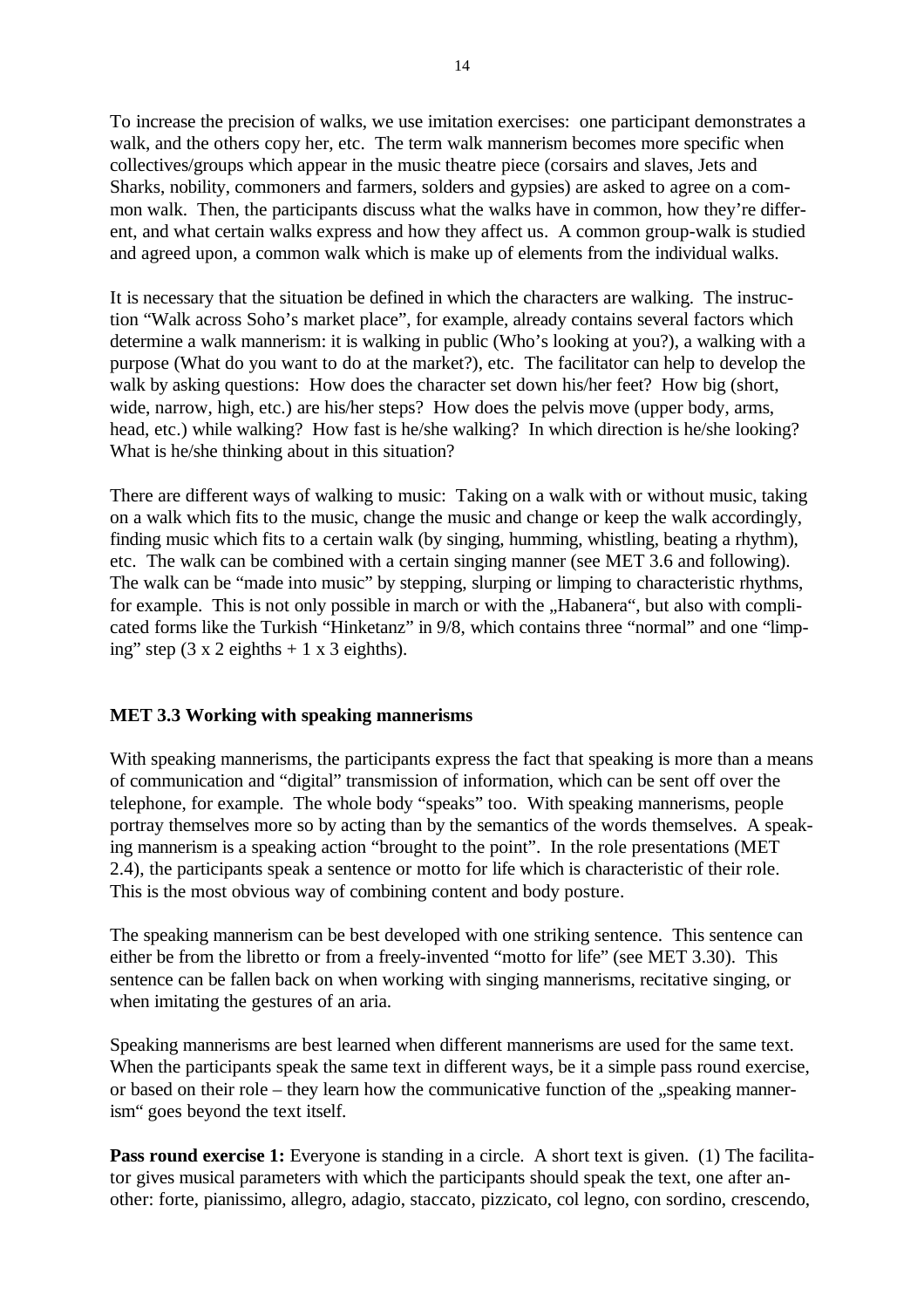accelerando, with fermate, maestoso, menuetto, alla turca, con fuoco, smorzando, con cocacolo, con gran canario, con salza, rumbissima, technosimo, discositto, etc. – real and imaginary terms are possible! (2) The facilitator sets a certain mannerism with which the participants should speak the text: excited, weary, mysterious, aggressive, loving, sneaky, sad, joyful, bored, frantic, disgusted, cool, condescending, submissive, rebellious, preaching, lamentable, begs, challenging, etc.

**Pass round exercise 2:** Everyone is standing in a circle and a short text is given. Participant number 1 walks across the middle of the circle to participant number 2 and speaks the text in the mannerism which is set by the facilitator. Participant 1 goes back to his/her spot in the circle, and participant number 2 goes to participant number 3, and so on, until all participants have had their turn.

**Pass round exercise 3:** The same as exercise 2, except that the mannerism isn't set by the facilitator. The participant can choose the mannerism his or herself.

**Pass round exercise 4:** The same as exercise 2, except that participant number 2 tells participant 1 to use a certain mannerism, and participant 3 tells participant 2, and so on.

Pass round exercise 5: The same thing, except that participant 2 takes on a mannerism as a reaction to the first participant, and 3 reacts to 2, and so on.

#### **MET 3.4 Finding vocabulary**

Each character of a drama or an opera has his/her own set of vocabulary. In the scenes, these words are set, but if you want to work with improvised scenes, the facilitator needs a repertoire of words, which he/she can use. The facilitator reads out a list of words which appear often in the context of the piece, and each participant picks out the terms from jargon, slang, and argot which may be useful, and writes them down. This exercise can also be done in groups.

Our standard language has a limited repertoire of terms. For example, there are no useful words for sexual situations. Harmless and disguised paraphrases are used ("they're doing it", the establishment, etc.) or there are medical terms which are sterile in nature (intercourse, defloration, penetration, etc.) On the other hand, there is the direct language of pimps' and prostitutes' world, which has partially been adopted by adolescents (fuck, hooker, etc.) The nonstandardised words can be used, experienced and "normalised" as social speaking mannerisms in a pass round exercise (see 3.3.1). (Role safeguard statement!)

#### **MET 3.5 Speaking characteristic sentences**

A passage from the libretto is read as a group (pass round – see MET 3.29). Each participant pays attention to which sentences from the role seem especially characteristic. Everyone decides on one sentence with which they want to work. The facilitator can also write down some general sentences to choose from on the board which apply to a lot of people. First, we experiment with the musical parameters: loud/quiet, fast/slow, high/low, etc. Then we can try different mannerisms (strict, sly, devout, humble, etc.) In the end, each participant decides on one speaking mannerism with which the other peoples' sentences are presented. (See also "motto for life" MET 3.30.)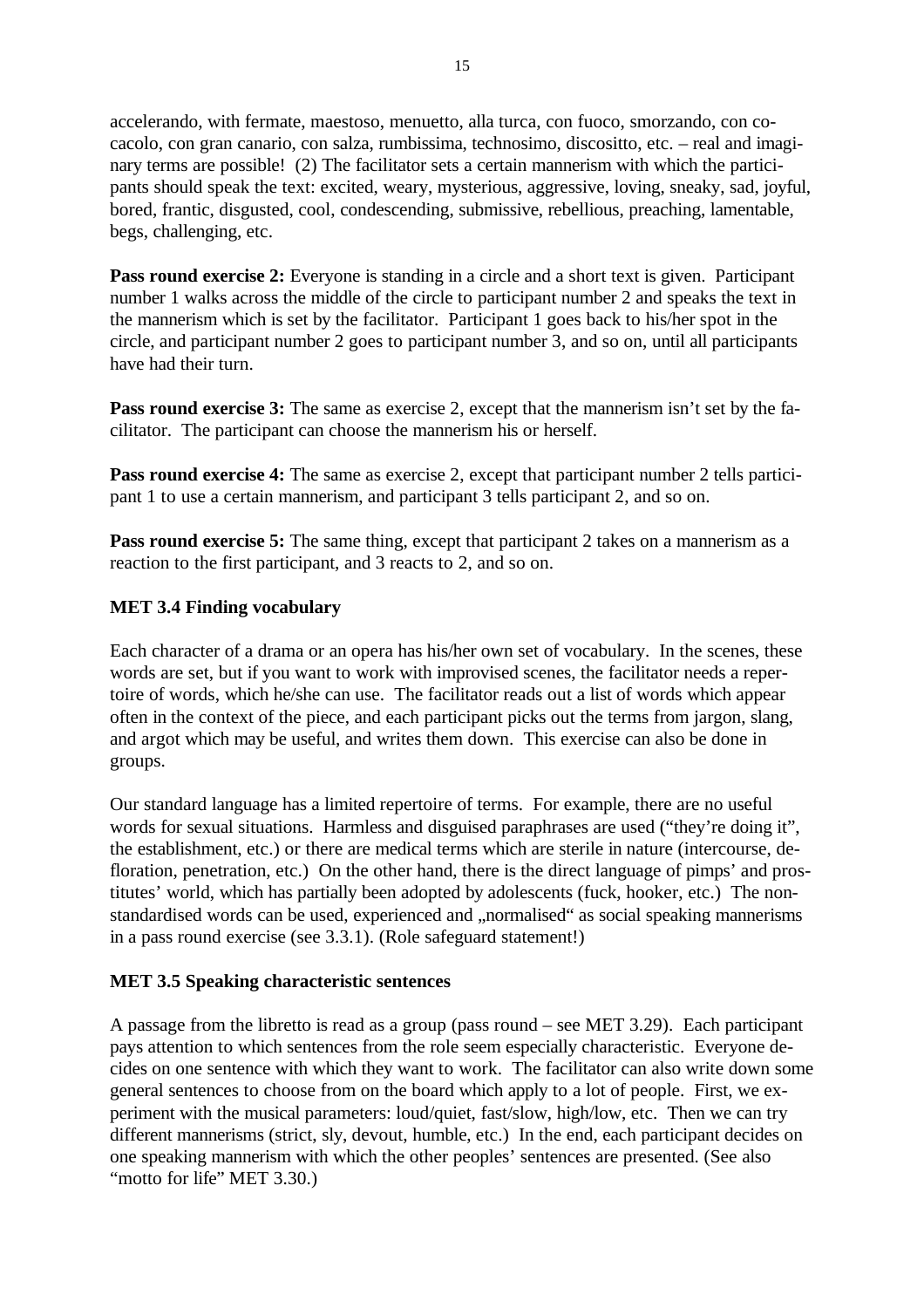#### **MET 3.6 Singing mannerisms (collective, individual)**

*One of the philosophies of the* Arbeitsstelle "Musik + Szene" *(working group music + scene of the university of Oldenburg) is that through work with singing mannerisms, one can correct past mistakes made by singing lessons in school, lessons which were frustrating for the participants. When they think back to their experience with voice training and singing lessons in school, participants and adults alike often first say "But I can't sing", but then later admit "Singing is something which I especially enjoyed."*

A singing mannerism is similar to a speaking mannerism. It isn't important to reproduce a melody correctly, but rather:

- grasp the Gestus of the music and fully express it
- in singing, take on a mannerism which is analogue to a speaking mannerism

When trained singers take over the performance of songs in music theatre pieces which were conceived for actors and actresses (like "Three Penny Opera" or "West Side Story"), then we can witness the power of singing mannerisms and the grotesque aspect of "proper singing". Singing mannerisms can also be trained with children, who imitate pop stars, or make a parody of opera singers. In interpreting atonal music – and not just operas, but also instrumental pieces from Alban Bergs or Arnold Schönberg – we could observe that the complete gestus, or the musical "mannerism" of a melody or motif, is more important than the reproduction which is true to the sheet music. (We used this to our advantage extensively in the dramatic interpretation of "Wozzeck".)

**(3.6.1) Collective singing mannerisms:** There are three steps to achieving a collective singing mannerism.

- First, as usual, the melody phrase is learned and practised. As accompaniment in dramatic interpretation, it is popular to use the loop of a recording. Depending on the structure of the song or melody phrase, more or less importance is placed on an exact rhythm or correct pitch sequence.
- Then we experiment with singing mannerisms. This can take place within the group, or when outsiders (facilitator or observing participants) suggest certain mannerisms with which the song or melody phrase should be sung. This procedure, in itself, is similar to exercises from MET 3.3.
- Finally, the group decides on a common singing mannerism and practises this like "choreography".

**(3.6.2) Individual singing mannerisms with the "Walkman-Method":** Individual singing mannerisms are best rehearsed and tested under a "cover of chaos". The participants walk around and sing to themselves (compare MET 2.3.1). This works especially well if all the individual music excerpts have been recorded as a loop onto tape, and each participant uses a Walkman. Each participants listens to the music through headphones while walking around and singing to the recording. The "Walkman-autism" reduces possible fear of "singing bad". In any case, an acoustic and gesture confusion creates an optimal rehearsal situation. The Walkman rehearsal can develop into an infernal singing mannerism chaos, something which someone like Mauricio Kagel would have seen with pleasure.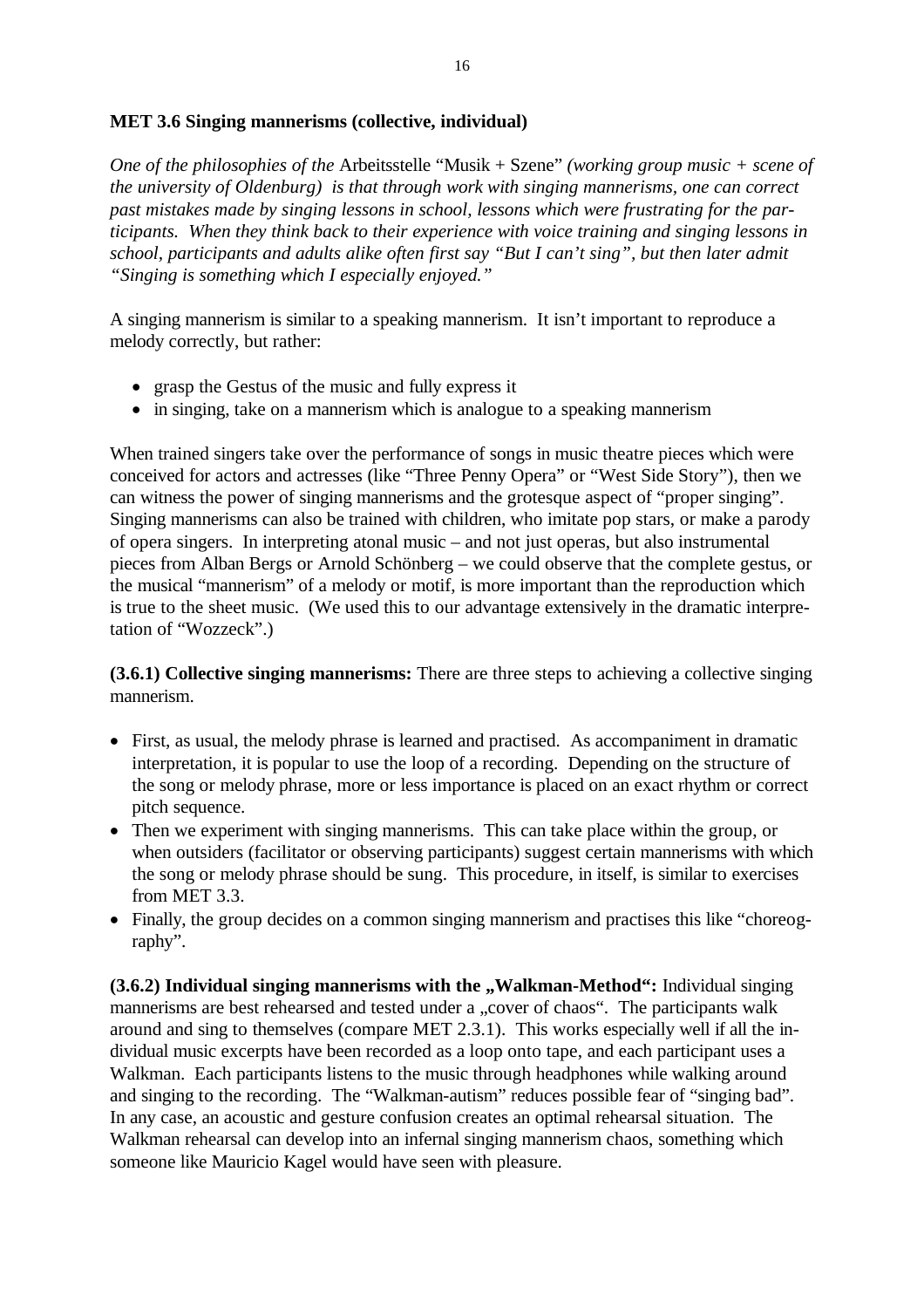*Work with and on singing mannerisms can be developed into an elaborate form of "dramatic singing".* MET 3.7 to 3.9 show three examples in which the "mannerism-concept" is *strongly expanded and the threshold to dramatic-musical acting is reached.* 

## **MET 3.7 Gestured singing and "Aria singing"**

"Chorals, battle songs, national anthems, dance music, march music, lullabies, love songs, and work songs are gestured music, in the way they express relationships. Mannerisms underlie this music, and the mannerisms of the people shine through the music." (RITTER 1986, pg. 62) In gestured singing we first take on a posture, a walk and speaking mannerisms with which a relationship is expressed. This can be a relationship to one or more persons, to a problem, to an event in the past or to an institution. Taking on this kind of mannerism usually requires an identifying with the character (according to one of the methods in Phase 2). It is important that the inner and outward mannerism is clear to both the singer and observers. Gestured singing doesn't have to be "beautiful" or "true to the sheet music", but rather "fitting": The singer's musical Gestus changes according to the mannerism. That means tonality, rhythm, intonation, articulation, phrasing etc. fit to the bodily feeling. Gestured singing can be collective or individual, or take place in a choir, as a solo, duo, trio, etc. See also MET 3.41.

## **MET 3.8 Commenting on songs**

Commenting on songs is an important element in Brecht's and Weill's music theatre. With it, we can most easily see Brecht's and Weill's goals of making music and theatre political. The effect which they want to achieve – to face the scene in an alienated way – is created by having improvised or elaborated scenes supplemented with a song. This can mean:

- stepping out of the role and singing
- leaving the playing area and singing
- commenting on what's going on
- presenting the opposite of what's going on

The commenting on songs method can be applied to every kind of dramatic interpretation, be it collective or individual, as a spontaneous act, or a result of group work.

## **MET 3.9 Writing stanzas**

In writing new words to a given verse scheme, the participants deal with a melody's musical composition. The rhyming, syllable structure, phrase structure and duktus have to be considered when working with new words. This process can take place intuitively or analytically. In any case, it sharpens the sense for the connection between sound and word.

## **MET 3.10 Musical Playing Mannerism**

A musical playing mannerism is the most "professional" kind of mannerism, and in that way, the most difficult. It is based on the assumption that playing a musical instrument is also a mannerism, just like with speaking and singing mannerisms. But playing mannerisms are strongly conveyed musically, because playing an instrument isn't directly connected to posture (body mannerism). "Taking on" a (musical) playing mannerism essentially corresponds to what we call "expression" in free (or improvised) acting.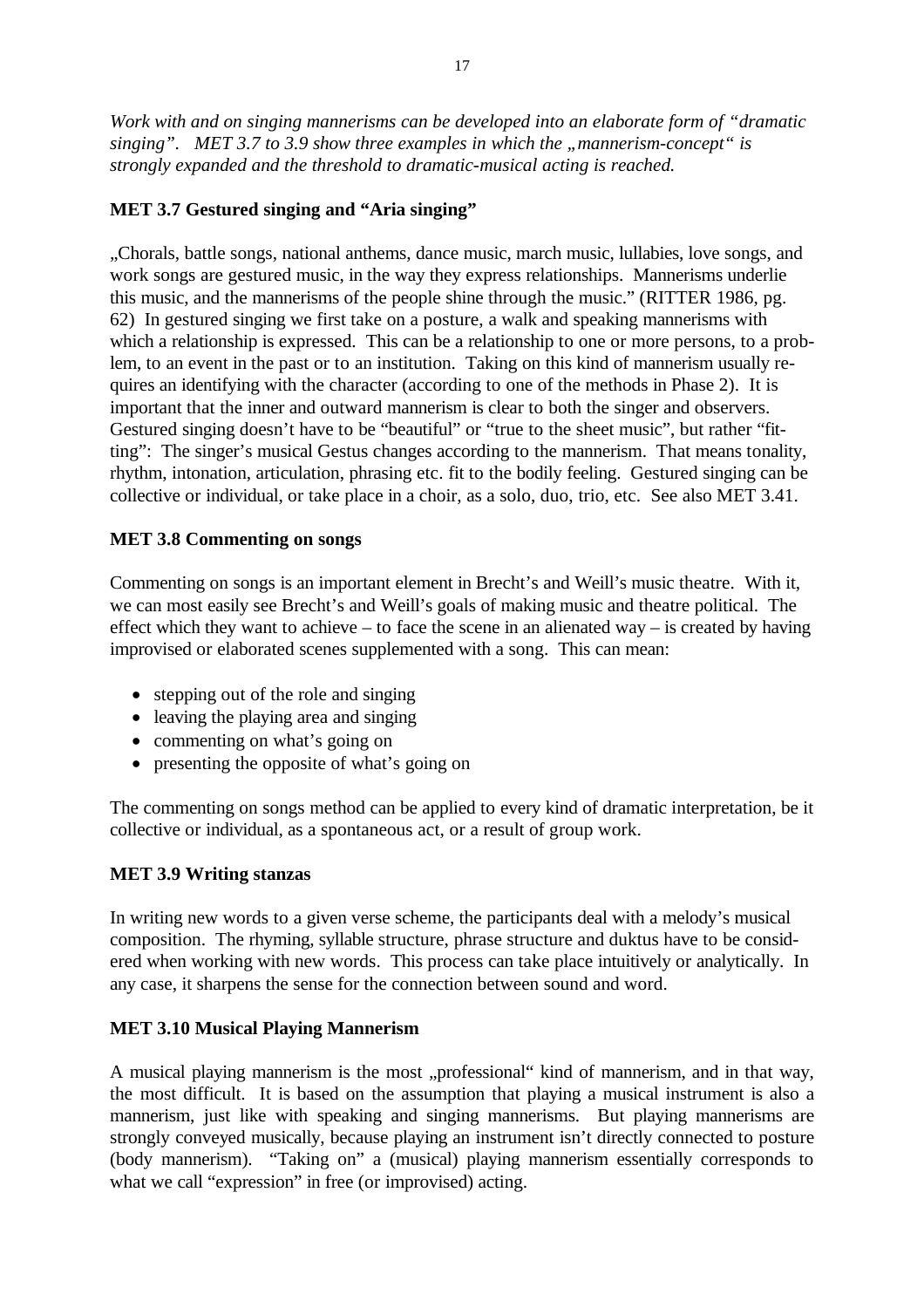#### **MET 3.11 Combined Mannerisms**

All types of mannerisms can be put together and combined. The adding of mannerisms can take place simultaneously or successively. Adding mannerisms *simultaneously* (at the same time) usually leads to each mannerism being more exact and easier to execute: a singing mannerism which is combined with a walk (walking mannerism) is easier, more succinct, and more suggestive than a singing mannerism without body movement. The *successive* addition of mannerisms usually leads to a more complex, choreographic presentation. The participants enter the playing area with characteristic walking mannerisms, freeze in a posture, say a characteristic sentence with a typical speaking mannerism, and leave with a singing mannerism…

#### **MET 3.12 Deriving an individual mannerism from the collective**

A character's individual mannerism is often derived from a collective mannerism which is defined by the social milieu or peer group. First, the collective mannerism is worked on, and then the individual members of the collective give this collective mannerism an individual touch. The "individualisation" is incited by the role card, the suitable research material, and the corresponding music (see MET 2.3). This individualisation has certain borders through the fact that each individual mannerism may only be an accentuation of the collective mannerism.

## **MET 3.13 Developing mannerisms to music spontaneously**

The music recording is played and the participants take on postures or walking mannerisms (silently) which reflect the words and music from the recording.

**(3.13.1) Posture example ("Frozen image"):** In the Shark Song from "Three Penny Opera", all the participants take on a mannerism which expresses their attitude to Mackie Messer. They point to his likeness and express gestures of admiration, disapproval and fright. In this way, the mannerism can be frozen once a verse, and can only be changed when the verse is changed. (This example is explained in detail in "Frozen images", MET 3.15 and following)

**(3.13.2) Walking mannerisms example:** If you have different social or ethnic groups in a music theatre piece (Le Nozze di Figaro: nobility, commoners and peasants; West Side Story: youth of Puerto Rican origin, youth of Anglo-American or European origin, adults), and if these groups are characterised by distinctive music, then the participants can develop walking mannerisms to each of these music styles. The exact changing between different walking mannerisms can be practised with the help of a corresponding music collage.

**(3.13.3) Singing mannerism example:** One of the most mocking, and not less enthusiastic and pedagogically interesting methods in dramatic interpretation is the practising of singing mannerisms to an audio recording of a music theatre piece which already presents people singing. The "tavern scene" in "Wozzeck" is a musical collage itself, and is set as real and psychological mess. It is possible to practise different singing mannerisms to the recorded music in this scene. These mannerisms can contain bits of recognisable sung phrases which the participants take up and continue. This method works best if it is prepared in one dry run of the scene, where the body mannerisms are practised first without singing.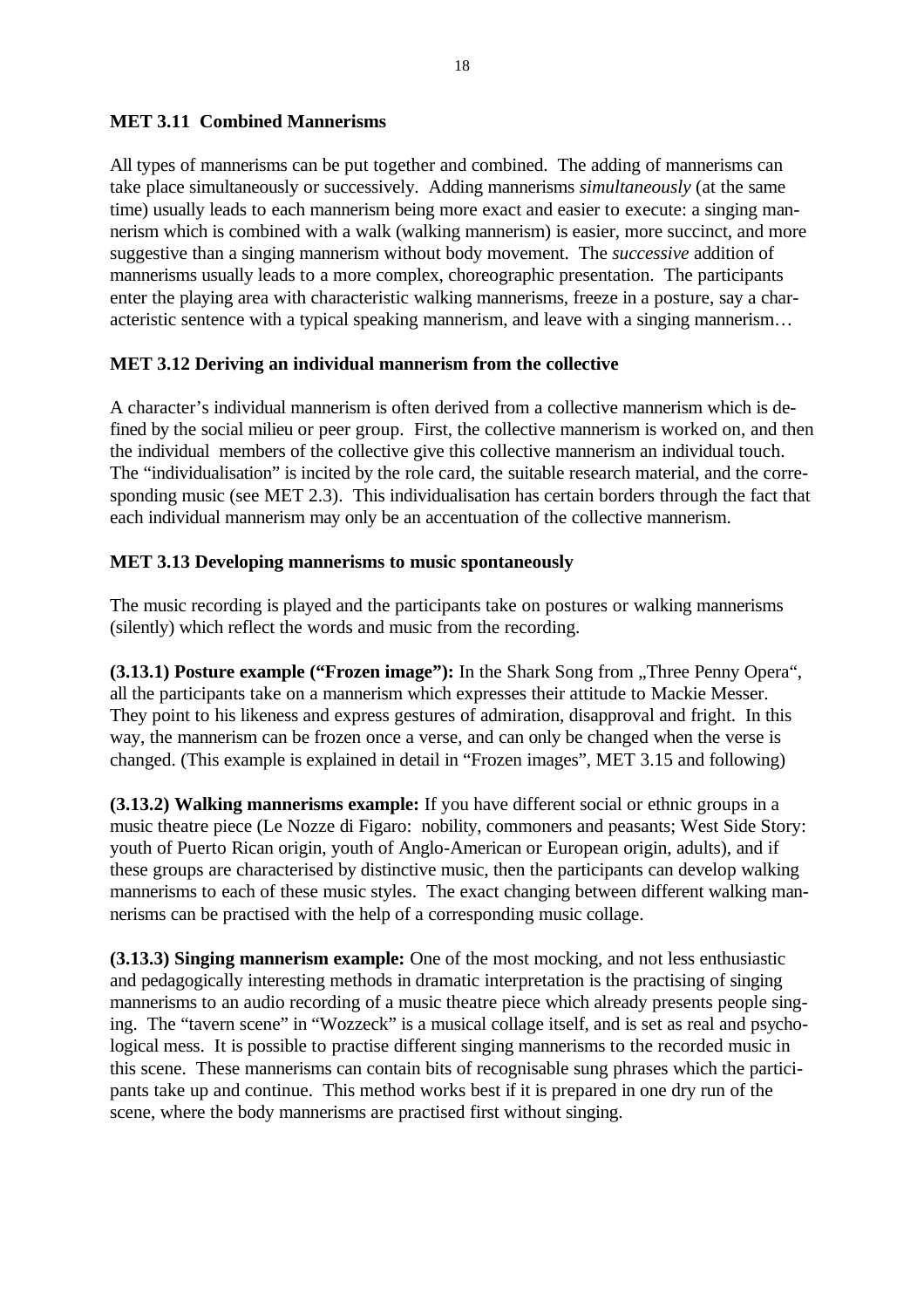## **Pictures**

Dramatic interpretation *works* with music and mannerisms. Even taking on and presenting, practising and changing, discussing and specifying mannerisms is work, and in that way, also a learning process. The following discusses work on and with pictures with regards to music and mannerisms: The dramatic plot is stopped and the participants freeze like in a photo snapshot. With these kinds of pictures, we can examine attitudes and relationship constellations which are expressed in the scene. Pictures of a scene sequences can be assembled and choreographed. Pictures can arise spontaneously, they can be modelled consciously, they can be annotated, changed, released (un-frozen) and compared to each other. Pictures can be developed to music, or be tested against the music. Dramatic interpretation utilises three types of pictures: frozen images, sociogram (physical representation of the inner relationships), and statues.

#### **MET 3.14 Freeze-frame method**

A simple freeze frame method is suitable for the sensitisation to "pictures": The participants move to a given walking mannerism - usually in a given situation (school yard, market place, discotheque, train station, etc.) - and freeze as soon as the facilitator yells "stop!" If music is played for the movement, then stopping the music is enough. In their frozen condition, the participants are asked to look at their surroundings without moving. After a sign, either from the facilitator or the restarting of the music, the movement continues, perhaps in a new mannerism.

If the class is divided in two groups, then the one half can take part in the freeze-frame method, while the other participants are allowed to "look at" the frozen condition. They are allowed to walk around the frozen participants and observe them from all possible perspectives, as long as they are not touched and nobody says a word.

#### **MET 3.15 Modelling frozen images**

A , frozen image " requires two people (groups): those who construct the frozen image (model), and those who are modelled, or who portray the frozen images. The participants are given the task of using the frozen image to depict a certain "character" or a character in a certain situation. Other possible tasks can be seen in MET 3.16 and onward.

**(3.15.1) One person frozen image:** The person who's supposed to form the "frozen image" picks out a person who they think suits the character to be portrayed. The person who's supposed to be modelled to the frozen image is passive – like a puppet on a string, and lets him/herself be put into the wished position. He or she doesn't anticipate any poses, and doesn't try to interpret the situation his/herself. The person who's forming doesn't give any verbal instructions. They only show the facial expression. Besides that, there shouldn't be any imitating. The former takes a look at the frozen image from different perspectives and keeps on forming until the image is that what she wanted it to be, and until it fits to the exercise.

**(3.15.2) Several-Person frozen images:** Frozen images which are made up of several persons can be formed by one or more persons. The "putting together" of the frozen image with sev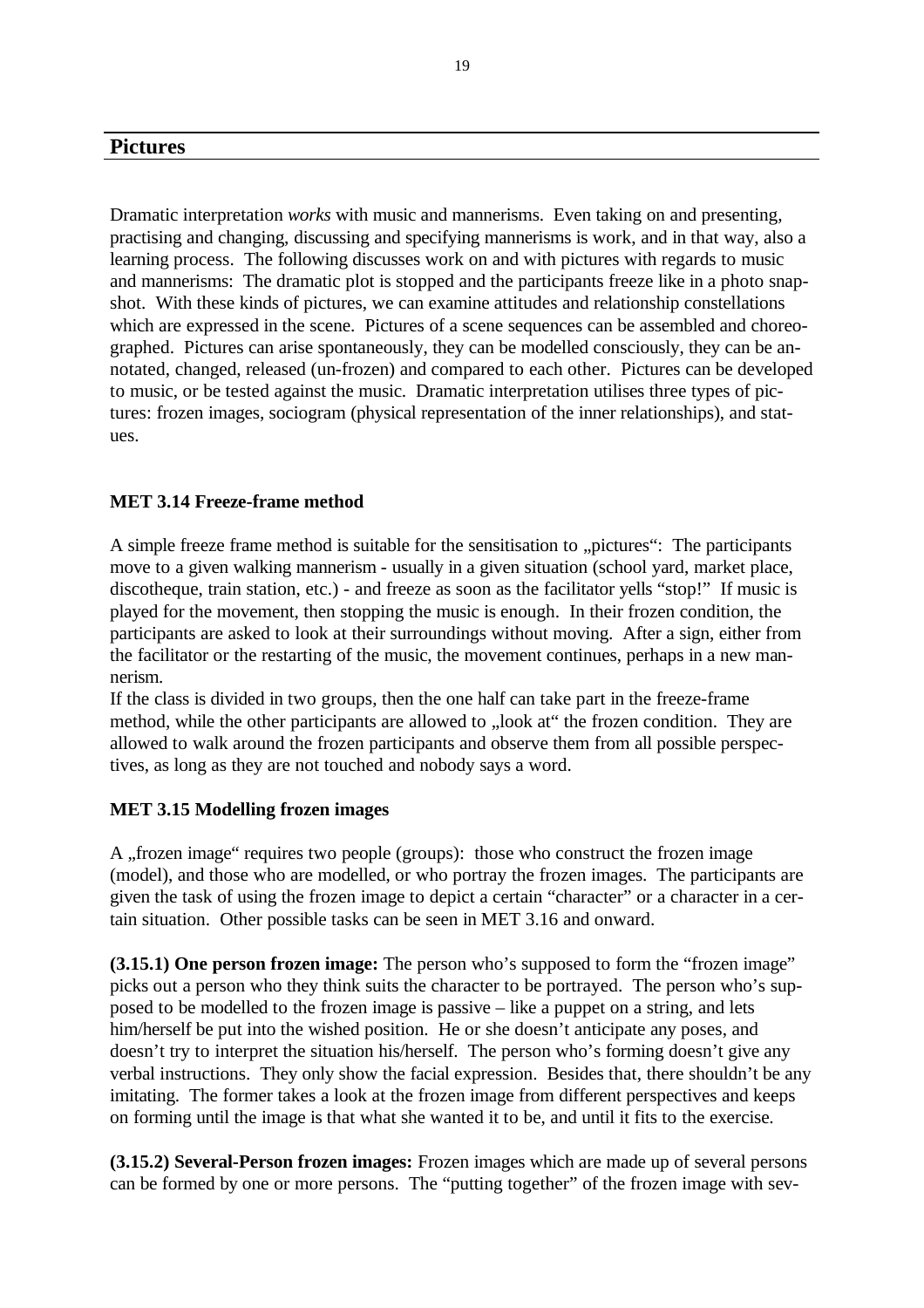eral people takes place step by step, so that each added character can be related to the ones who have already been set up.

## **MET 3.16 Working with drama and freeze-frames (commenting)**

The interpretation of freeze-frames usually takes place by commenting. With this, we don't talk *about* the pictures, but rather work *with* the pictures dramatically.

**(3.16.1) Vocalising the inner thought:** The most important form of commenting is vocalising the inner thought. One of the participants who's not participating, or the facilitator, steps behind a person in the freeze-frame and says a sentence (in first person) which expresses what the observer or facilitator thinks the person in the freeze-frame is thinking.

**(3.16.2) Extending the freeze-frame:** There is a non-verbal way of commenting on freezeframes. The outsiders can take on a commenting mannerism, and place themselves or others in relationship to the freeze-frame. The added "commenting" person can be a part of the freezeframe, or can be placed further away.

**(3.16.3) Remodelling freeze-frame:** The freeze-frame can be changed (remodelled) too, and the change can be justified verbally :"I arranged the person more upright, because I find she wasn't really standing proudly."

**(3.16.4) Questioning:** Questioning is a kind of commenting which goes further, and is already known from the work with mannerisms. A spectator asks a person from the freeze-frame a question, which is then answered from the perspective of the role! "Technical" or similar meta-questions aren't allowed. The questioner can be a character him/herself, and can ask the question from their role's perspective, or from the perspective of an outsider. The more exact the questions are related to the freeze-frame and the body posture, the more productive they will be. (For example, "Tell me why you've got your head hanging low?"). A general question like ("Hey, how are you feeling?") isn't very productive.

**(3.16.5) Interrogation:** The interrogation is an extension of questioning, where several persons in a freeze-frame can be asked (multiple) questions in turn.

The methods mentioned here, 3.16.1 through 3.16.5, are related implicitly to music in that the freeze-frame is related to music. We can achieve an explicit connection to music in that we have the changes and comments regard the (explicit) music recording. For this, see MET 3.20 and following.

# **MET 3.17 Walking into pictures**

Pictures can also be created in the following way: The participants enter the playing field with their characteristic walk and freeze into a pose which they choose. Each new character which joins relates his/her pose to the picture which is already there. Once all the characters have reached the playing field, and have taken on a pose, we have a group freeze-frame which can be worked with: modelled, commented, changed, etc. (see MET 3.16)

Music can accompany the entering onto the playing field and the posing. This can be music which fits to the group freeze-frame, or characteristic music for each character, as he/she is acting.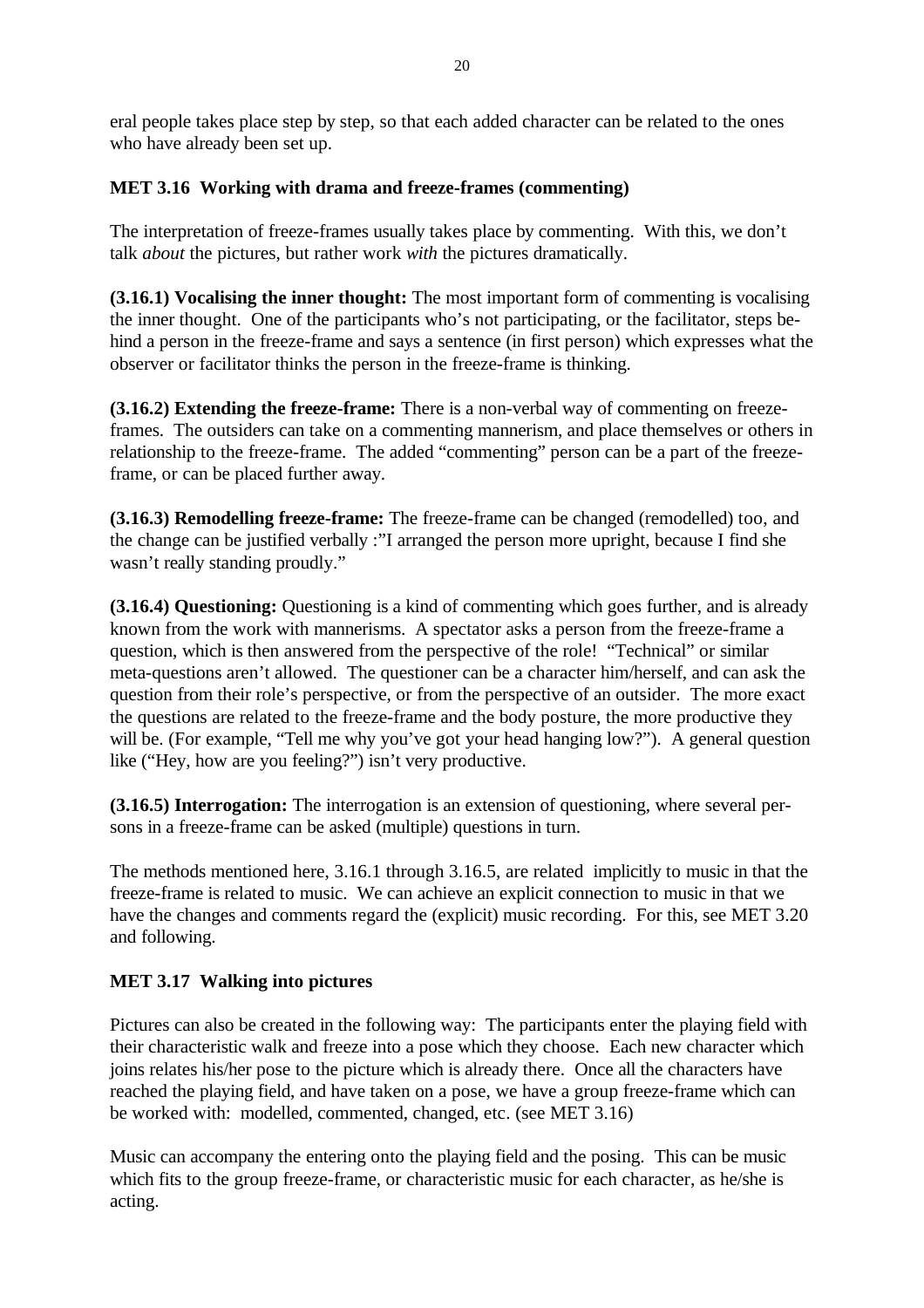The participants leave the playing field in the same order as they joined.

# **MET 3.18 : Producing a physical representation of the inner relationships**

This is a combination of freeze-frame and "walking into pictures" (MET 3.17), and is connected with certain questions. First, the facilitator models a person to relate to as a frozen image. Then the facilitator asks the individual participants to enter the picture with their roles (as a character), and to freeze. They express something about their relationship to this person by using the following parameters:

- distance to the person
- position on the playing field
- body posture
- appearance

We can work with this physical representation of the inner relationships in the same way as we work with a group freeze-frame (see MET 3.16). In addition to what was said in MET 3.16, the commenting can be a sentence which each character says to the person to be related to ("you're so ugly!", "if I could only touch you!", etc.).

# **MET 3.19 Making a statue**

A statue should put a concept into pictures. Whereas the modelling of freeze-frames is based on concrete situations, making a statue seeks to explain something more abstract. In the making of a statue, we try to sum up into a picture the basis of a topic, different aspects of history, or a relationship. The observers give the statue a title.

## **MET 3.20 Comparing separate freeze-frames**

Freeze-frames which were modelled by several persons or groups can be compared. The freeze-frames must have a certain reference to each other in their content. They can have the same topic, but be modelled from different points of view. The freeze-frames which are being compared can be commented on and placed together according to their relationship. If it fits the context, the freeze-frames can be put together to form a "large" freeze-frame.

One of the most common ways of working with this is to have small groups working on a freeze-frame to the same or different music, and setting this up at the appropriate place on the playing field. After that, the different freeze-frames are compared in a "plenary meeting".

## **MET 3.21 Checking freeze-frames with the music**

If we set up freeze-frames without music – for example, based solely on the libretto – then we can use the music afterwards to check if the freeze-frame fits to the music. The music is played, and we "discuss" (as in MET 3.16) using dramatic means whether the gestus of the music fits to the respective freeze-frame. We might notice that the participants' dramatic imagination often goes further than the music itself. In other words, the music interprets, and determines something which is still left open by the script. The opposite could also happen, though: the music presents an ambivalence which doesn't even seem to be there in the script.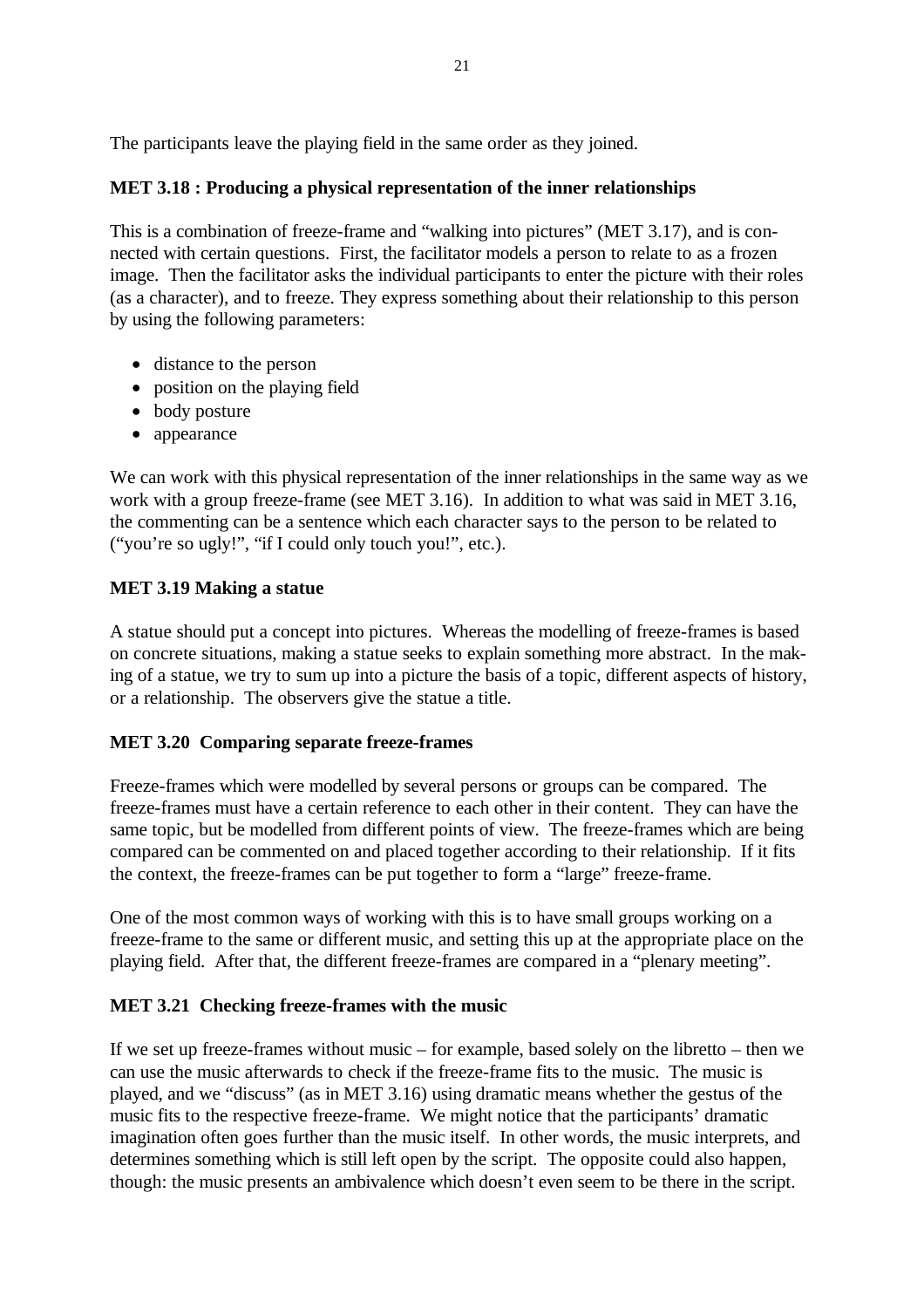The music can also provide another dimension – mannerism, gestus – to the scene, or explain the script further.

## **MET 3.22 Music stop freeze-frame**

The music stop freeze-frame method is a sequence of several "music checks". Before you start, a freeze-frame must be set up. Then the music starts. The participants listen to the course of the music and compare this with the freeze-frame. As soon as a participant thinks that the freeze-frame no longer fits to the music, he or she yells "stop!". The music is stopped, and the participant changes the freeze-frame. After that, the music is continued.

With this method, the music's dramatic implications are grasped and attained to a great degree. This is based on the assumption, though, that the participants can concentrate on the music, that they aren't too shy to yell "stop!", and that they have the ability to mould freeze-frames. If these prerequisites are met, then the music stop freeze-frame method should work quite smoothly. This procedure can be done several times back-to-back, as new ideas can always be brought in.

It's quite difficult for the participants forming the freeze-frame to stay still for longer than 2 to 3 minutes. But because the freeze-frame shouldn't be dissolved while the music is playing, we can exchange the participants between the different freeze-frames. When one participant yells "stop!", the old freeze-frame is dissolved and the participants from that freeze-frame get to sit down. The person who yelled "stop!" picks new participants and moulds a new freeze-frame with them.

The music stop freeze-frame method challenges the participants to listen to music intensely. An alternative would be to choose the sung or spoken words as the reference point (**Text stop freeze-frame method**). Arias, duets and trios which have clear and understandable lyrics can be worked on with this method. A clear dividing of music and text stop freeze-frame is never fully possible. But the results of the two methods can be compared. This opens up the possibility of "discussing" the relationship between words and music (see MET 3.24).

## **MET 3.23 Choreography as a sequence of pictures**

If the freeze-frames, which are created in the music stop freeze-frame method (MET 3.22), are added one after the other, then we have a choreography to music. The music is played continuously and the participants, who are presenting the freeze-frame, change their mannerism at the former "stop!" points. As this changing requires a good musical and physical memory, it is helpful if the participants who called "stop!" in the last stage yell out "now!" at the freezeframe changing points. This kind of choreography is demanding, but also appealing, as it leads to a film composed of individual pictures which usually reflects the musical changes and/or form.

Each of the freeze-frames from this "choreography" can be given a title, which, according to Brecht, can be shown on a board above (behind or beside) the picture. The titles can also be written on the chalk board, pinned onto a bulletin board, or read out loud by a participant.

#### **MET 3.24 Compressing a scene into a musical sequence of freeze-frames**

The choreography from MET 3.23 presents a scene which is compressed into individual pictures. The music is played fully, but the acting sequence is compressed. This kind of com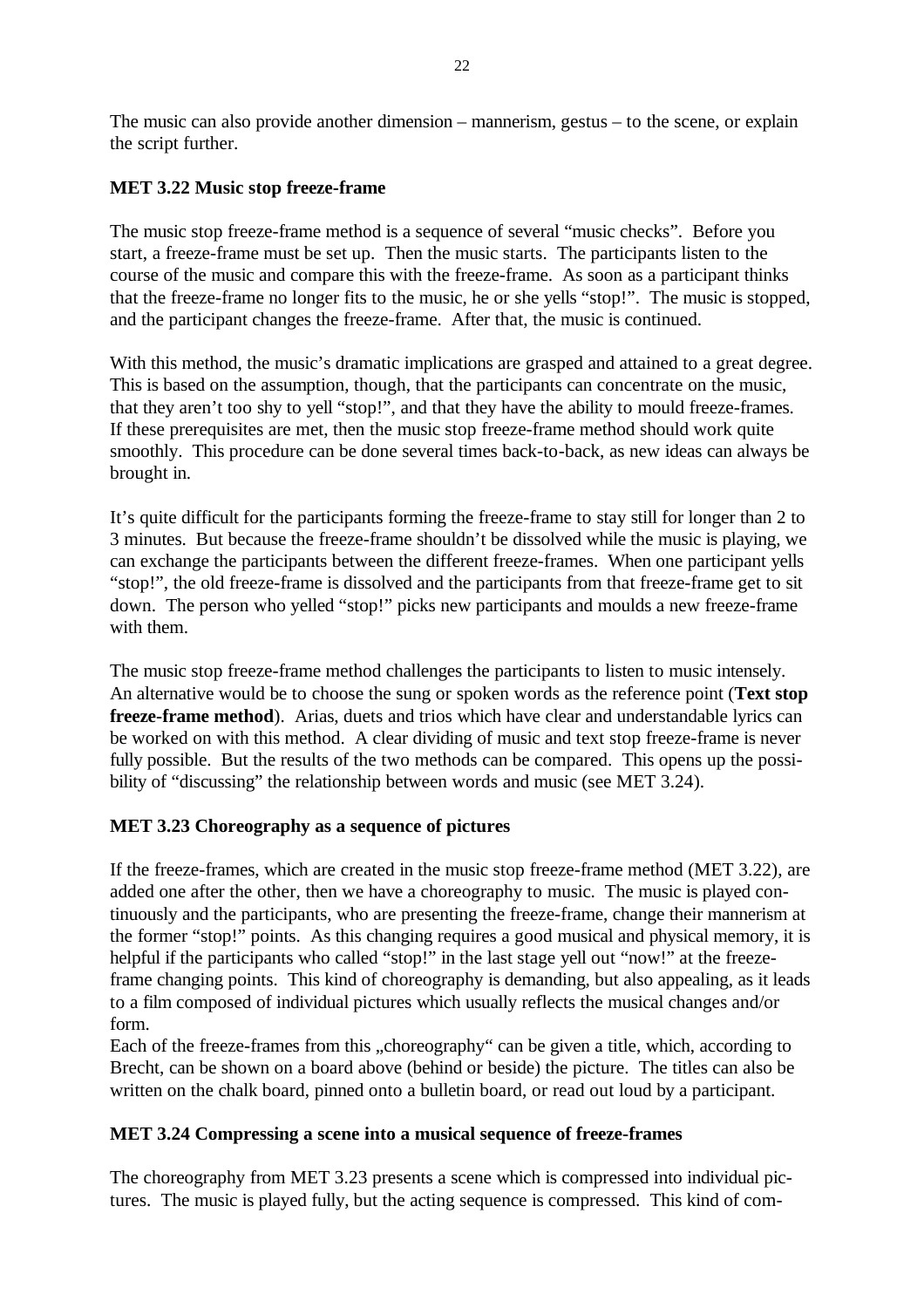pressing can be combined with working with the scripts for scenes which don't have music, or scenes which consist of inserted songs or short music pieces. The participants, working in small groups, read through the complete script and shorten it to a few sentences which reflect the content clearly. Each of these sentences is then presented in a freeze-frame, so that a sequence of pictures arises to which the music can be played if necessary.

Compressing music is more difficult than compressing scripts, and requires using hard-diskrecording, mini-disc, cassette or mp3 recorders, or having the technical know how (using sheet music, playing piano). It is possible, within the framework of one period, to have the participants work in small groups (in separate rooms with a piano). Each group gets a larger segment of the scene, and tries to choose a central passage from this segment which the group members can reproduce (instrumentally or vocally). An appropriate short text passage must be chosen for each music.

# **MET 3.25 Comparing freeze-frames to music and script**

Foreign-language music theatre pieces are suited to comparing freeze-frames. We dramatically compare freeze-frames which were derived from working with the music with those which were derived from working with the script. The class is split up into groups which work on script-freeze-frames and music-freeze-frames separately. The comparison is done in the standard procedure (compare MET 3.20).

# **MET 3.26 Fitting random picture sequences to script and music**

In dramatic work, we usually strive to bring music and picture together , in harmony". But we can intentionally create picture-music relationships which are "random", and in that way, usually have picture-music constellations which don't fit together. First, just as with "KATAs" in martial arts, we set a sequence of pictures or simple postures, like a sequence of every day things (shaving, reading the paper, phoning, driving the car…) or mannerisms from fairy tale characters (witch, dwarf, dragon…). This picture sequence, which is totally unrelated to a script or music, is then added to a script and/or music. In observing the comparison of picture, script and music, it becomes clear in a sensual way, how meaning is constructed by having a certain background.

## **MET 3.27 Musical analysis by using freeze-frames**

Music pieces can be "analysed" by taking single structural elements of the music (like the singing, accompanying chords and bass line in the "Ballade von der sexuellen Hörigkeit" from the "Three Penny Opera") and transforming them into freeze-frames. A precondition for this kind of "analysis" is that the structural elements represent different contents and/or differ significantly from one another in their gestus. This is almost always the case with Mozart, Berg and Weill.

## **MET 3.28 : Singing in freeze-frames**

Singing freeze-frames seems to be a contradiction in itself, as a frozen picture can't produce any music. On top of that, the movement which is needed to produce the music distracts the observer from the real intention of a freeze-frame, which is to show the body mannerisms (postures). This means we need small movements from the mouths. Surely, some changing of body postures will be provoked by the music. The instruction to "sing in the freeze-frame"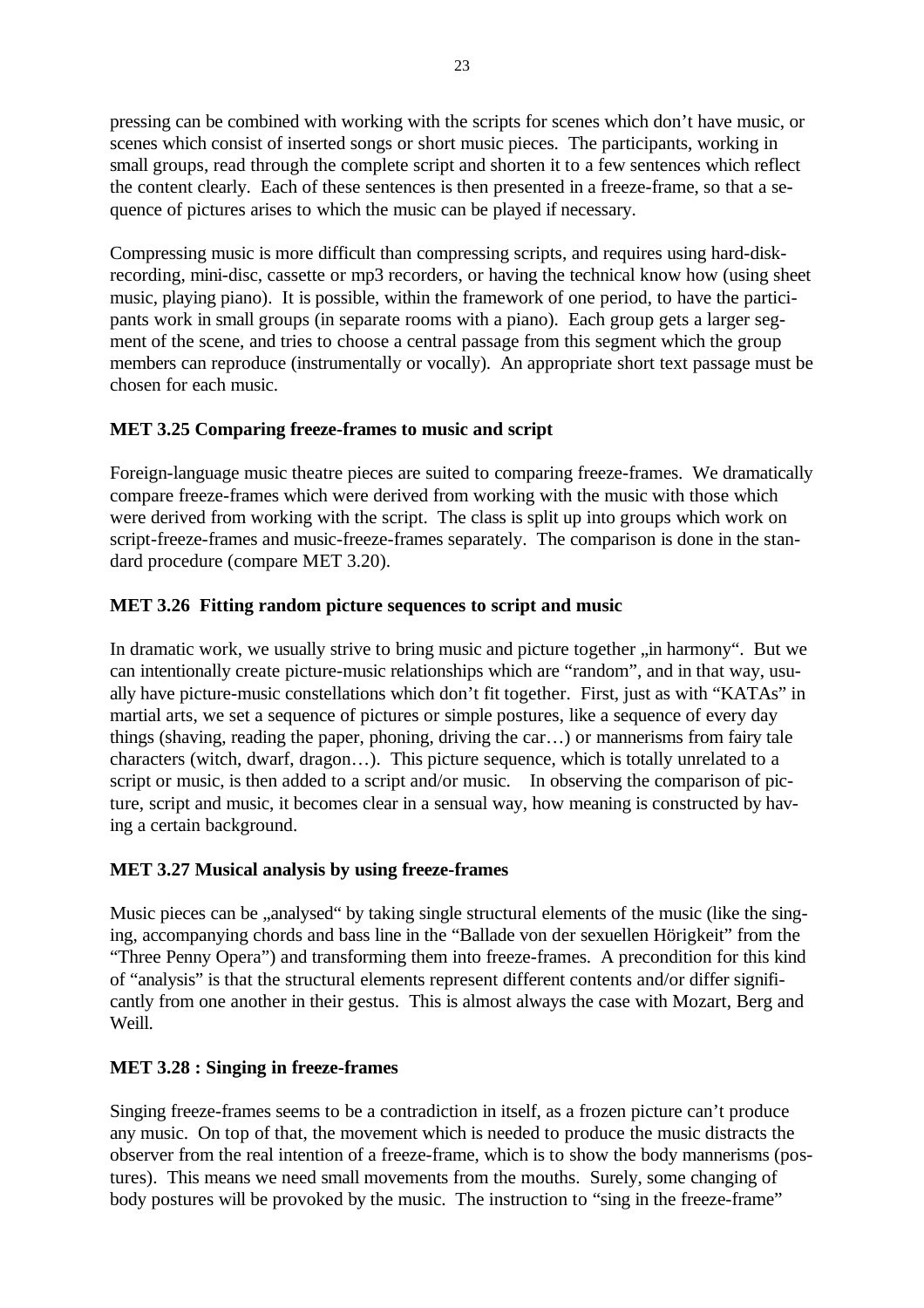should also explain that the people singing should move as little as possible. They should take on a pose which they think is "globally" characteristic for what they are singing. A singing freeze-frame can be introduced when a complete mannerism should be expressed musically (with the help of a music piece which is already known) and to the point (one single posture). For example:

- to express a character's or the group's mood by singing after a dramatised scene that means, in order to establish the actors'/actresses' situation (inner mannerism)
- to have two groups confront each other, which means developing or showing a mannerism to the opposite group
- to give a sung commentary to the scene, which means developing an opinion about the events which just took place

# **Acting**

Dramatic interpretation does not seek to prepare a public performance of the opera or individual scenes. That's why the dramatic acting procedure – whether improvised or studied – takes on a different meaning than typical theatre rehearsals. But even in this less structured situation, there is a difference between the acting and improvisation procedures in dramatic improvisation. The acting procedure is more planned, led and observed with goals in mind. In the acting process, it is important to guarantee that the actors/actresses can act in the safety of their role (identifying with unaccustomed characters, mannerisms and pictures) without having to fear sanctions as their own person.

The dramatic acting works with a set script, whereas the participants have the script in their hand (which causes alienation). In dramatic improvisation, we act freely according to a certain set framework and rules. With acting and improvising, there are various possibilities to refer to music and include musical activities in the dramatic process. It would also be possible, in borderline cases, to do what music education refers to as "musical exercises and games" ( like a musical group improvisation).

#### **MET 3.29 Dramatic reading**

Dramatic reading can be used as an initial orientation in an opera scene. It is read out loud – either one after another, or already in set roles. Various (stage) directions, sub-titles and other "technical" details are read out too. Even the punctuation may be read out loud. In reading in set roles, the names of the roles are also read out loud. We want to avoid having the participants establishing an interpretation of the script too soon.

The alienation which is achieved by this kind of reading can be amplified by a formal acting process. For example, each participant, one after the other, can read exactly one line. Certain parts of the script can be read with mannerisms which the facilitator sets (compare Speaking Mannerisms MET 3.3). The places where the readers are sitting or standing can be "staged" according to the relationship constellation.

In the second round, a ring of chairs for all the characters in the scene which have to read; the readers can sit in these chairs. One chair should always be there for a neutral person who reads out the directions between the spoken passages.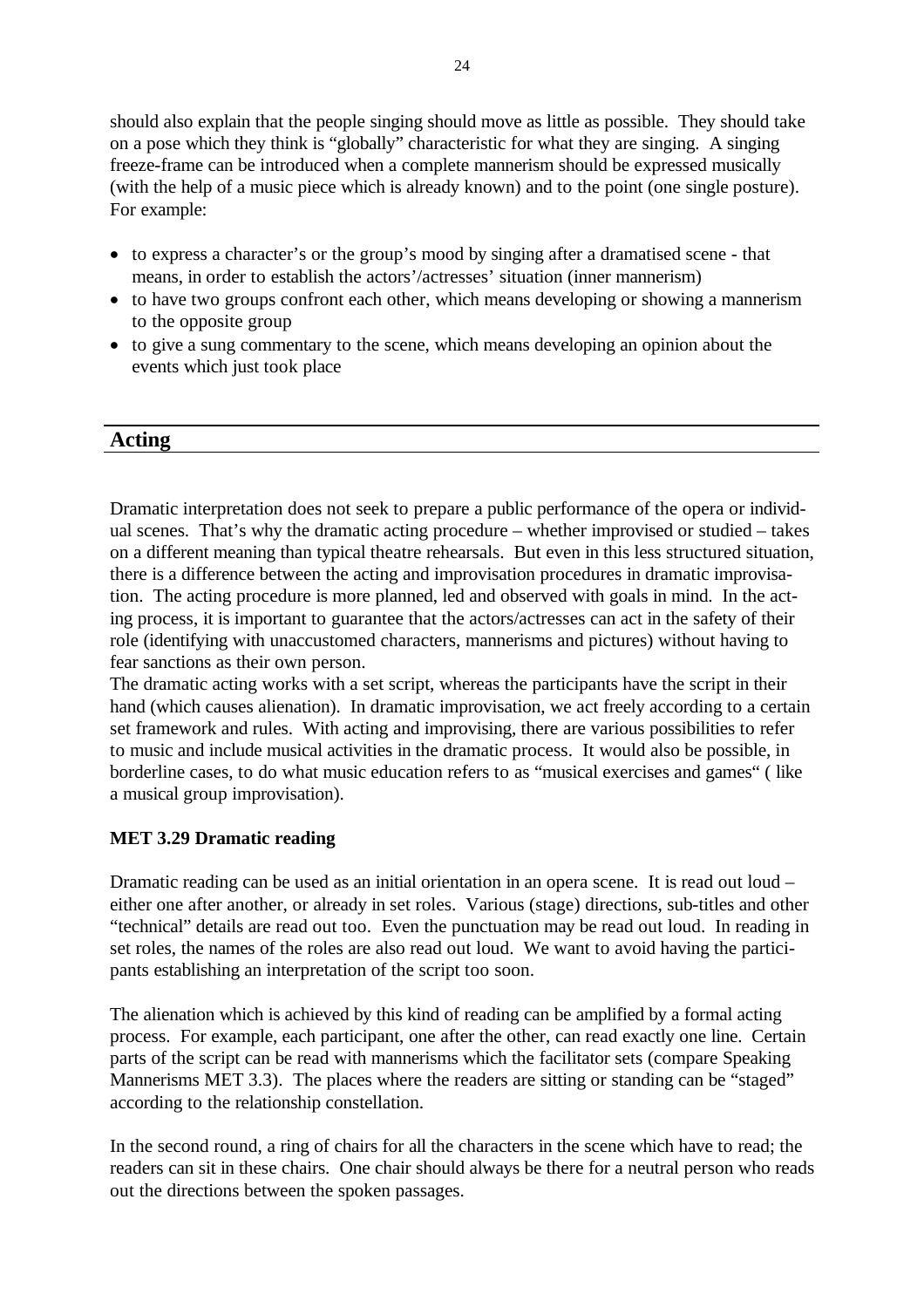After the "dramatic reading", an individual working with the script can take place. Here the participants (who have already identified with the character) answer the following questions: Which mannerism should I have in the scene? What are my intentions? What are my feelings in the scene? Which props do I use?

#### **MET 3.30 Speaking characteristic sentences**

During the dramatic reading or during the individual script work, each participant watches out for sentences (from their role) which seem to be especially characteristic. Each participant decides on one sentence to work with. The facilitator could, however, also write down on the board general sentences from the piece to choose from which apply to several persons. Working with the characteristic sentences takes place as in MET 3.3.

Finding a motto for life: A specific form of characteristic sentences is the motto for life. Here, the character's basic opinion or attitude towards life is summed up. The motto for life fits well to the end of an "identifying with the character" sequence. With recitative singing (see MET 2.7), a motto for life can serve as a "lifesaver"; as soon as a participant can't remember his or her lines, then he or she can repeatedly sing his or her motto for life... (in Carmen, for example: "Freedom is everything for me!", or in Wozzeck: "This world is so dangerous!")

#### **MET 3.31 Dramatic reading to music**

Dramatic reading (MET 3.29) can also be put to music. In many musicals and operas ("Carmen", "Three Penny Opera"), spoken scenes are put to (film) music. In the score to "West Side Story", we can see it written as "under dialogue". The music leads the participants to fit their speaking mannerisms to the music, and it even partially leads to recitatives. If dramatic reading is accompanied by music, then the speaking mannerisms change. These changes can be reflected upon in a comparison.

## **MET 3.32 Dramatic acting with a given script**

The simplest and most effective form of dramatic acting is when the participants have a script in their hand and act to it. The script must be well known by the actors/actresses, so that they know their "physical plot" really well. The facilitator generally reads the directing instructions. It is also possible to have the outsiders read the script and the actors/actresses acting nonverbally. The acting can be stopped at any time. Then the participants who aren't involved, or the facilitator, can ask the acting participants questions, or can comment on the happenings (see MET 3.16).

Dramatic acting with the script can take place with or without music. If a music recording is played, then the script or singing from the loudspeakers doesn't have to be synchronised with the read script. Based on experience, the participants quickly get used to having the singing coming from the loudspeakers.

#### **MET 3.33 Dramatic acting to directing instructions**

The facilitator has a piece of paper with worked out directing instructions. These are staccatolike directions, which have direct action requirements for single persons. Although the actors/actresses don't have to say anything, they usually start using short sentences on their own.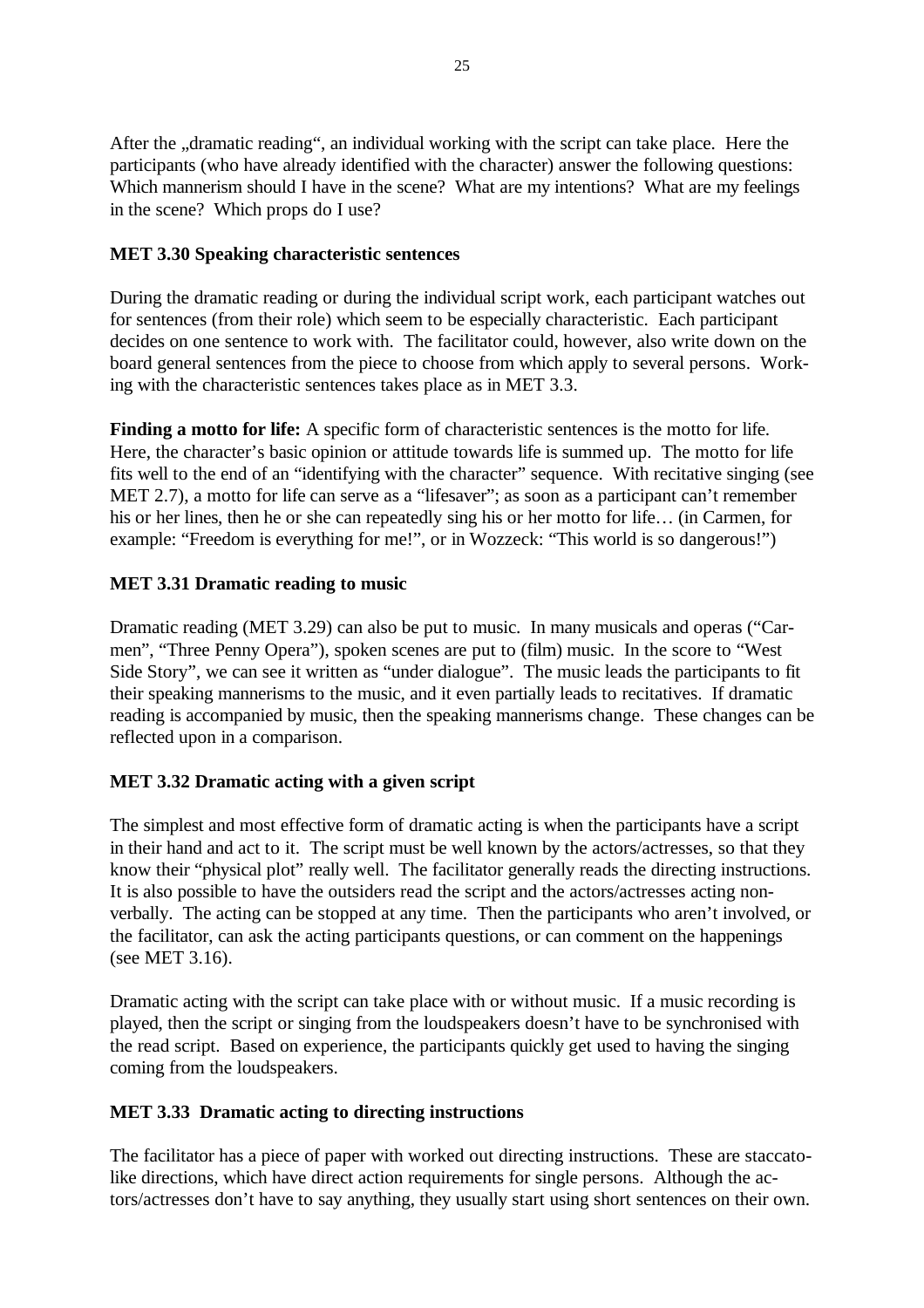#### **MET 3.34 Dramatic acting without script or directing instructions**

Dramatic acting as in MET 3.32 and 3.33 can be used as a rehearing of a free scene. The actions which were given by the script or directing instructions are then acted out "freely". If music happens to be there, then it takes on a sort of directing function.

## **MET 3.35 Dramatic Improvisation**

In contrast to "free" dramatic acting (MET 3.34), dramatic improvisation doesn't have a rehearsal or script. The framework of the dramatic improvisation is given by presenting a problem, a situation, or a relationship structure.

Most of the published dramatic interpretations from the Arbeitsstelle "Musik + Szene" (working group music + scene) (Berlin/Oldenburg/Stuttgart) contain references for the dramatic working with core scenes, as well as suggestions for identifying with the character. In these core scenes, moments are picked out in which the acting person (character) has to make decisions, is confronted with a dilemma, or has to solve a conflict. By dramatic acting according to 3.32 and 3.33, the participants act out the decisions or conflict solving which are exposed by the music theatre presentation: the "official version". With dramatic improvisation, however, the participants should make their own decisions and solve their conflicts. They should make suggestions for the way the drama should continue – and in that case, later on, compare their suggestion with the solution in the music theatre piece.

Through dramatic improvisation, the dramatic sequence can be "thought over" in retrospect. We may ask, what might have happened differently? For example, in the "West Side Story", the promise which Tony made to Maria, in connection with his following intervention, leads to the deadly end of the "rumble". In dramatic improvisation, other alternative possibilities can be worked out (Maria goes to the rumble herself; Maria doesn't get involved; Maria persuades Bernardo instead of Tony, etc.).

#### **MET 3.36 Dramatic improvisation according to the ..W" questions**

The task of planning a scene with a set content or event presents many participants with the problem of finding a dramaturgically convincing solution within a short time. This often leads to discussions which are more hindering than helping. In order to help them, we can ask these 5 "W-questions":

Who is acting in the scene? This questions is quickly answered, because the participants have usually already "identified with the characters". If not, then they must think of a description.

Where is the scene taking place?

Setting the location is taken from the piece: countryside, city, indoors, outside, private or public location?

When does the scene take place? Historical era, season, and time of day influence the happenings on stage.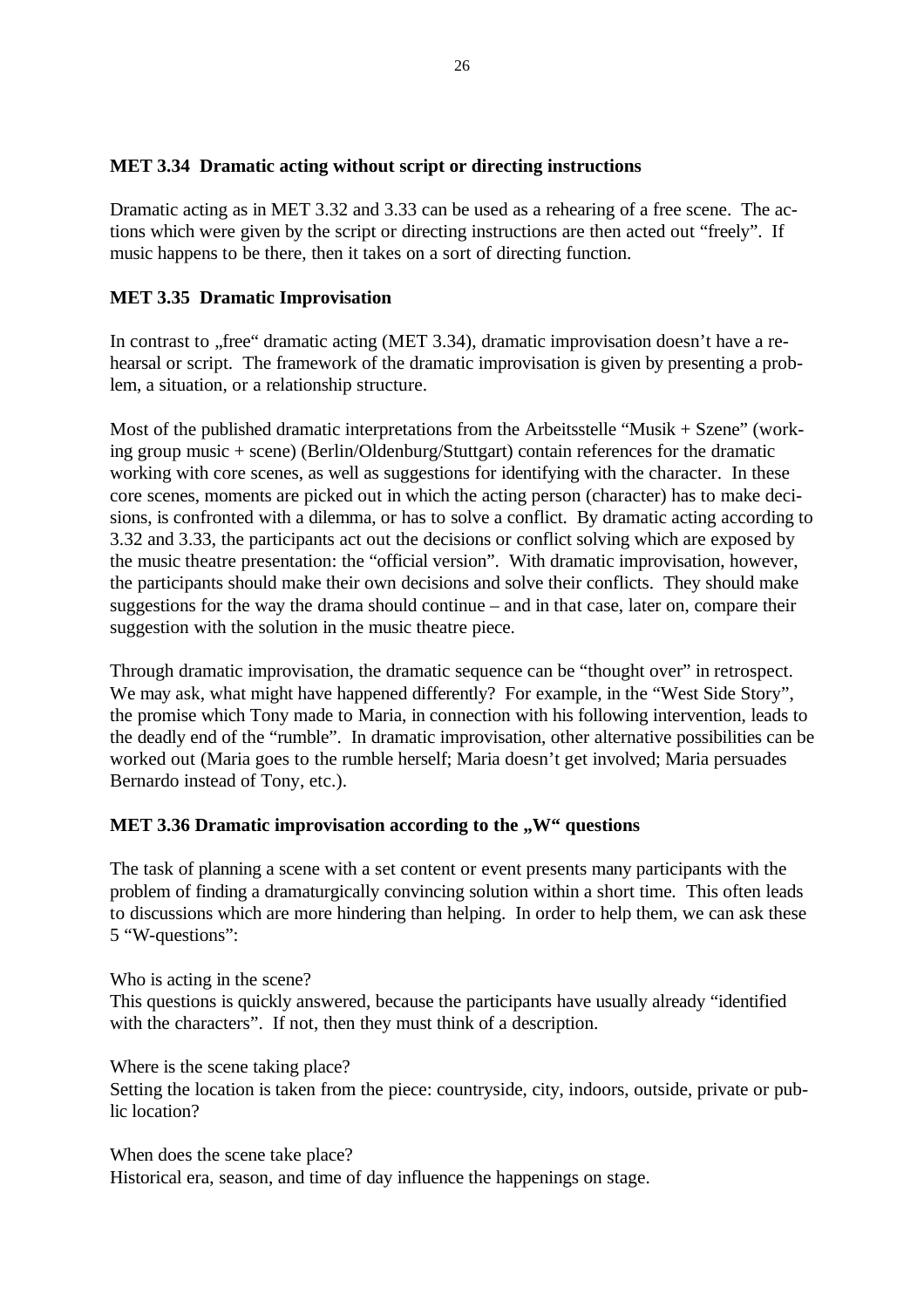What is taking place?

The situation is often given by the facilitator, but it must be concrete: what is the backdrop, how did the conflict arise, how did this result come about?

How does it take place?

This deals with the actions, mannerisms, feelings and intentions of the persons who are specifically interested in the scene.

It is helpful if all participants answer the questions, first in short form (later on, in written form). Then the improvisation should take place shortly after that, from which the best elements can be captured for the later presentation.

# **MET 3.37 Dramatic acting within the framework of a dramatic improvisation**

A dramatic improvisation can be based on a dramatic acting which some characters do with directing instructions. In this way, a cinema scene can be improvised, for example, in which some characters act as screen characters to a set script. The acting movie-goers who are improvising react to what happens on the screen, without having had their acting set beforehand.

# **MET 3.38 : Clarifying relationships between characters in a dramatic improvised way.**

The following section should, if possible, come after the , identifying with the character". All the characters involved meet at a set public place – a place which could logically have them meet in the piece itself. The piece often names this place, like in the "Three Penny Opera", where they meet at the Soho fair. While music plays in the background in order to intensify the atmosphere (the overture, for example), the actors/actresses enter the prepared playing area in their roles and start meeting other characters. There is contact and talking between the individuals, and likes and dislikes are expressed, or arrangements are made.

At first, everyone acts at the same time. Later on, the facilitator can highlight certain dialogues by "snapping" his/her fingers to indicate that this conversation should be listened to by the rest.

## **MET 3.39 Improvised scenes to music**

Many pieces of music indicate a developing plot which can be presented dramatically. Often you will have the musical plot taking place at a different speed than the plot itself, which means the participants will often have to act slower or faster than "normal". This often leads to a silent movie effect (the characters move too fast), or a slow motion scene.

In the digital (analytic) realisation, the participants work on the scenes by developing a script and then practising it several times to the music. They have the goal of synchronising the plot to the piece of music. In the analogue (integral) realisation, the participants act by improvising to the music which tends to activate global movement sequences and psychological patterns. Then the activities from the last column are taken and presented to music. The results of the group work are summed up at the end.

## **MET 3.40 Developing musical games and exercises**

Musical games and exercises are a basis for musical experiences and experiments. The participants create music and/or sing in a musical structure, or experiment with substantial elements of the score. Musical games and exercises within the framework of dramatic interpretation fall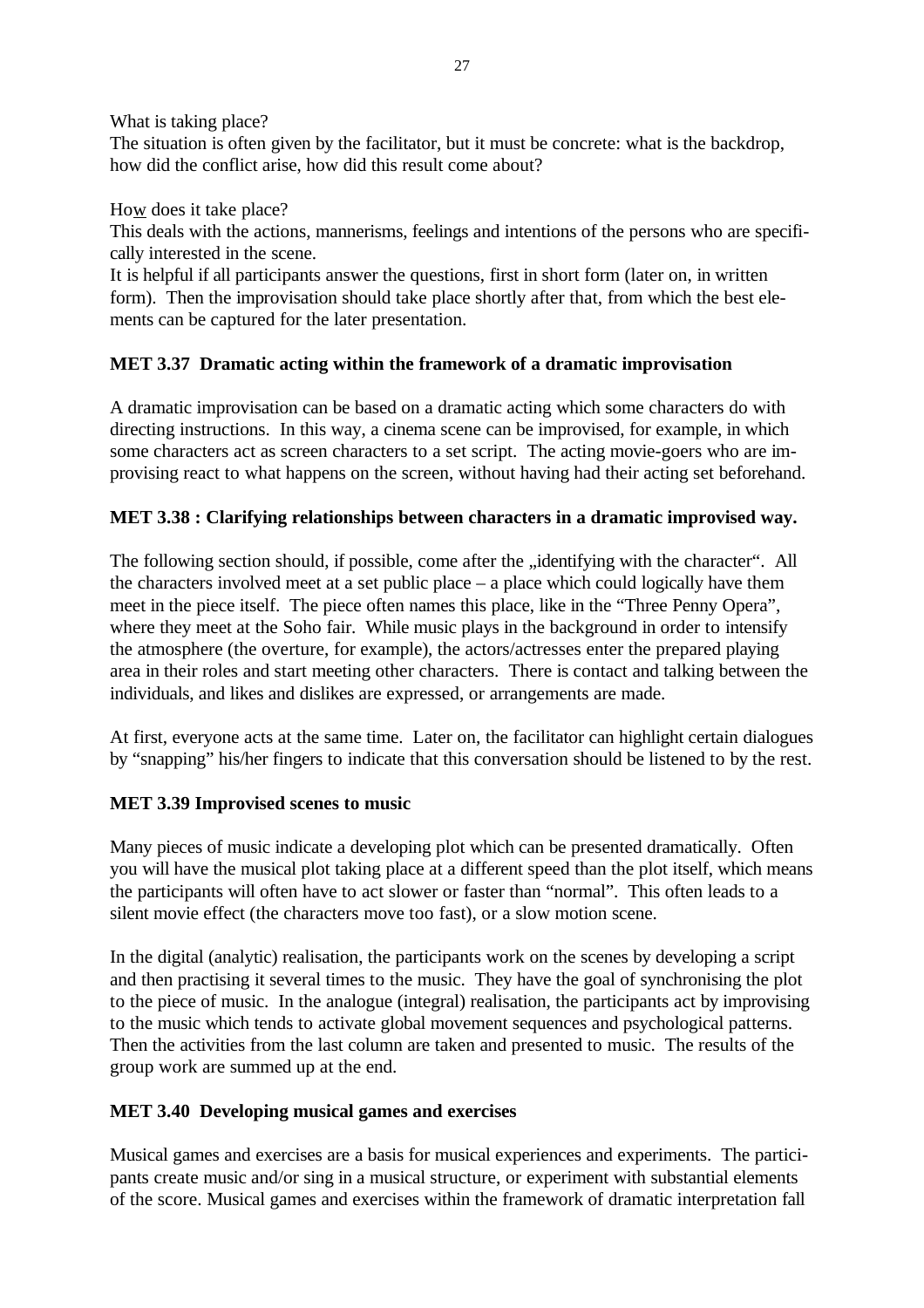back on a musical core and are often limited to one single musical parameter. This musical core must have a meaning to its content, like a central conflict motif, for example.

As there is no standard method for developing musical games and exercises, here are some examples.

# **MET 3.41 Musical-dramatic Improvisation**

Here, the dramatic improvisation is connected with an instrumental-vocal improvisation. Songs, marches, dances, etc. are improvised within the framework of a dramatic acting. Singing and instrument-playing mannerisms are used. Here are some methods which are correlated to specific singing mannerisms in music theatre pieces.

# **(3.41.1) Recitative singing:** see MET 2.7.

**(3.41.2) Imitating arias with gestures:** The dramatic work with singing mannerisms can be transferred to the whole arias. With that, the "Gestus" of a complete aria is used for a musical improvisation (see MET 3.7). In this improvisation, we only use the singing mannerism which fits to the aria. Ways of dealing with this are covered in MET 3.6, especially 3.6.2 (necessary for MET 3.7 to 3.9).

**(3.41.3) Coloratura improvisation:** A passage from a coloratura aria is played from a CD. The players then choose a word from the coloratura or a part of their typical sentence or their motto for life (MET 3.30) and create a coloratura. The facilitator makes sure that all improvise loudly and at the same time, so that so single person can be heard above the others.

# **MET 3.42 Staging with music**

Most of the previous methods have isolated single dimensions of music theatre. But with a "staging with music", the complexity of a music theatre scene can be worked on and experienced. Because many things need to be taken care of, it is recommended that one plans and sets single steps. The following is an example of this kind of plan:

- Getting to know the scene by reading it
- Getting to know the music by listening or singing
- Isolated practising of single elements like a dance, song, script
- Assigning tasks for the actors/actresses and observers
- Explaining the procedure, and possibly a trial run
- Identifying with the character, acting, distancing from the character
- Comments from the observers
- Reflection

## **MET 3.43 Time-lapsed dramatic acting, acted description**

If a longer stretch of actions has to be bridged, then this stretch can be played in a time-lapse. All actors/actresses to go a "beginning position" to the right and left of the stage. The facilitator or participant reads out the summary, as it is offered in opera or musical guidebooks, and stops at each sentence. The actions which are contained in that sentence are carried out. The participants act out miming, or possibly with short, improvised spoken lines.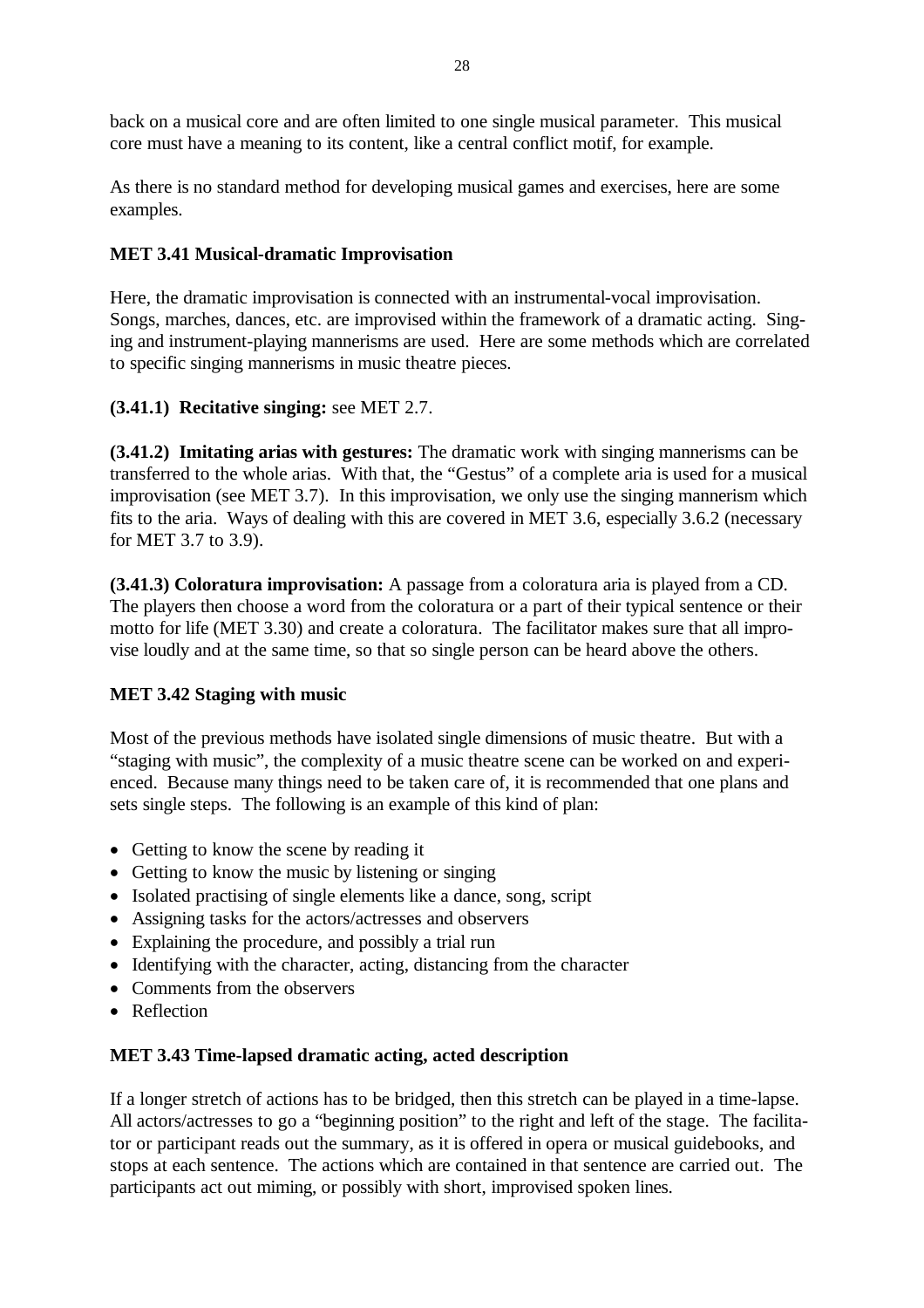#### **MET 3.44 Acting scenes which don't exist in the piece**

Scenes which don't take place in the music theatre piece, but which must (or could) have taken place at some point, are very important and should be experienced. This is the case in the "Three Penny Opera", where Mackie and Polly's intimate encounter in the octopus hotel happens before the wedding. It's only logical that they must have planned this. In this case, all three methods MET 3.32 to 3.35 are available for use. If a director's book or textbook is used, then the scene has to be prepared from the acting participants or the whole class.

#### **Presentation**

All the forms of dramatic acting which have been presented so far – the work with mannerisms and pictures, the dramatic acting, and the dramatic improvisation – all differ from other (scholastic) forms of acting in that they are work and play at the same time. In experience-oriented teaching, work means that *experiences* which are made through acting are processed simultaneously, or afterwards, into *lasting experiences*. While a participant's experiences are largely private, they can be communicated with other participants in order to deal with the experiences. The facilitator can ask questions which could be relevant in dealing with the contents of the music theatre piece being worked on.

All the methods of dramatic interpretation contain, more or less, moments of refraction, questioning, setting in relation, and argumentation – always where we find the word "work" in this methods catalogue. They do contain these moments implicitly, though. They become explicit when they are "presented", which is usually part of an acting phase, but they can also sometimes be an independent acting phase themselves. The presenting comes close to what experience-oriented teaching calls "publishing", project teaching calls "product", and what theatre calls "screening". A presentation is open to public evaluation, where the evaluation criteria are derived from the respective task designation.

The following sums up previously described methods as possibilities of presenting in this way, and adds further references and hints.

#### **MET 3.45 Presenting the role biographies**

Participants often put a lot of effort in the working out of their role biographies. That is why it's also important to give them the chance to present it. Each participant only reveals what he or she wants to. It can be a sentence, a paragraph, a passage, or a whole text. Because role biographies often contain pictures, photographs, or known and liked symbols from the youth's "diary culture", a poster is a great way of presenting the material. If there are groups in the music theatre piece with characters who belong together (like the Jets and Sharks in "West Side Story"), then a wall news-sheet can be made for the role biographies which is ordered according to themes (MET 2.3.3 has more on this!)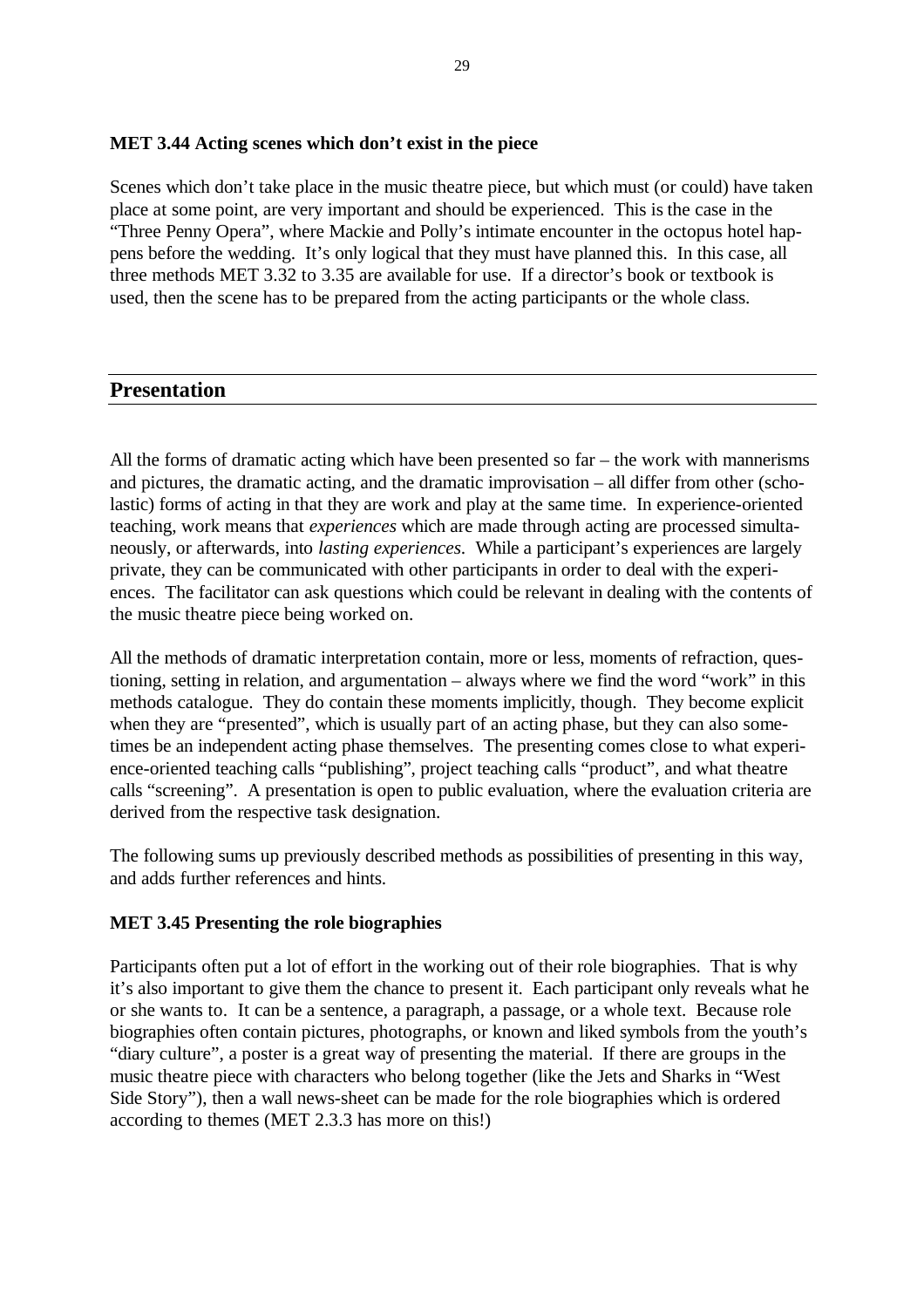## **MET 3.46 Presenting the characters at the end of the , identifying with the character" phase**

At the end of the , identifying with the character" phase, we can have a complete presenting of all the characters. For this, we take a simple scenario from the music theatre piece. In "West Side Story" or "L'Italiana in Algeri", this would be a street; in "Three Penny Opera", a market place, and a tavern in "Wozzeck", etc. Each participant walks across the playing area with a characteristic walking mannerism which fits to music which is being played. The participant then stops at a set place, presents the mannerisms and defects which fit to the role, presents the motto for life, and presents him/herself using parts of the role biography. The presenting sequence is set beforehand and usually contains all the elements of the "identifying with the character" phase.

The presentations take place one after another, without delay, and are interrupted by a short questioning by the facilitator or other participants, if need be (for more on this, see MET 2.4.2 and 2.4.3). All in all, there should be a consistent and entertaining presentation which exposes the results of the music theatre piece in a direct way. These presentations usually take place after about one third of the teaching unit has passed, which means it can serve as a "publication" of a comprehensive work process.

# **MET 3.47 Photo shoot**

The freezing of movements, scenes, mannerisms or plots into pictures is comparable to taking photographs. Participants are used to seeing movements, scenes, mannerisms or plots in a picture. A photograph is the best means of saving these pictures. So, if possible, taking pictures should be self-evident in dramatic interpretations, even if it is a video camera which is used. Downright photo shoots can be used and can be staged dramatically. A photo shoot in which the participants have certain mannerisms in front of the camera, with the goal of being up on the pin-board next class is an important supplement to the role presentations (MET 3.45).

## **MET 3.48 Pin-board, wall news-sheet and Posters**

Concretising and publishing the results of the work process (photos, role biographies) on a pinboard can secure the complete overall picture of the dramatic interpretation. You will often have a visual documentation develop on the pin-board or wall news-sheet, which then can be worked into a poster. Working on the pin-board can be a means of occupying a part of the class in a useful way while another part of the class is practising or learning their parts.

## **MET 3.49 Mimicking mannerisms (as an additional "becoming aware")**

After a scene, the observers show the mannerisms they witnessed in that they get onto the stage and imitate what they saw in a picture. This clarifies various interpretations of the participants. In acting a scene, the actors/actresses always show mannerisms which are perceived by the observers. Because each observing participant has a different point of view, they all recognise different mannerisms. The exercise at the end of a scene is to make us conscious of this phenomenon. At the same time, the actors/actresses can be shown which of their mannerisms were especially clear.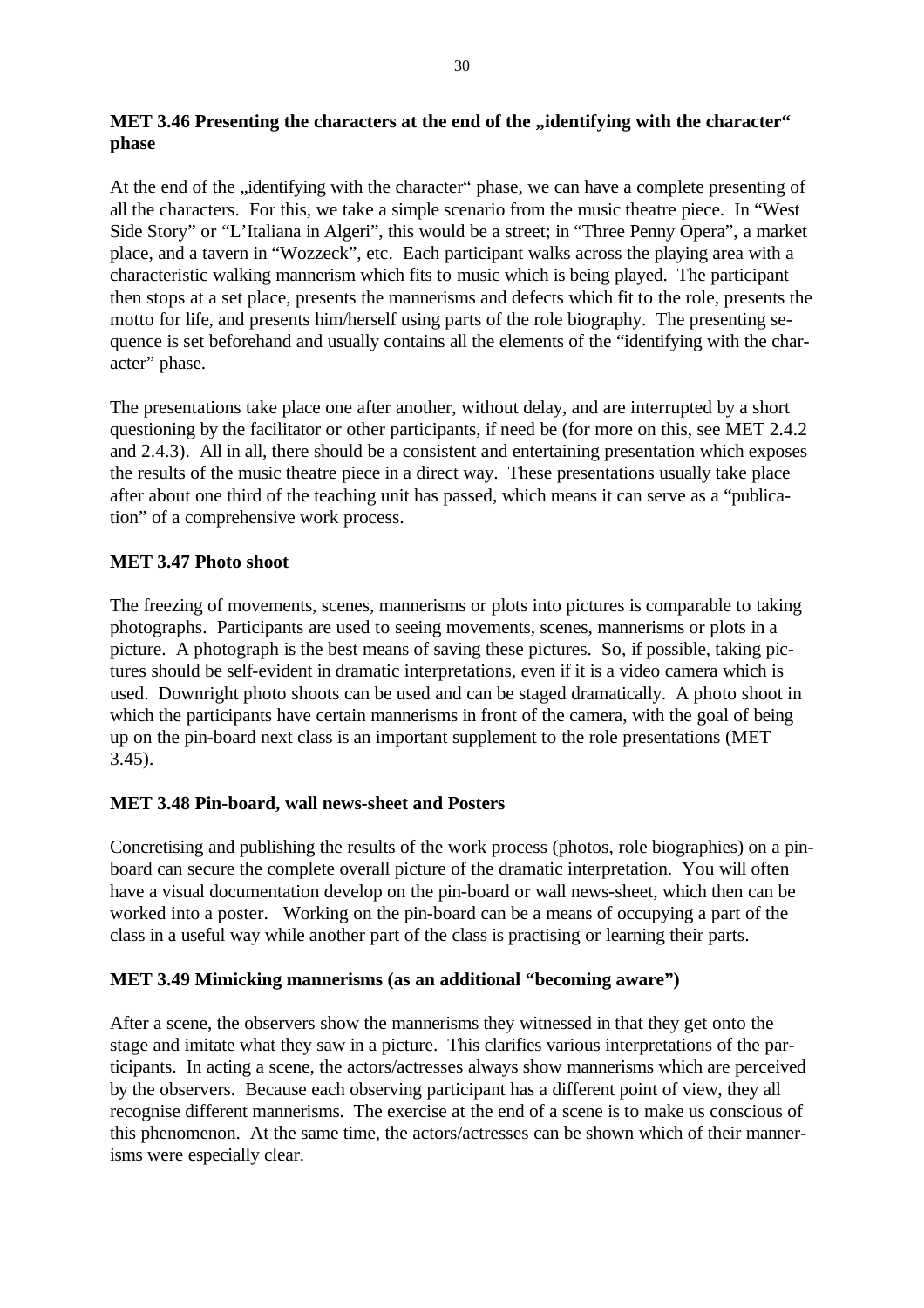#### **MET 3.50 Semi-public staging**

Even though dramatic interpretation doesn't strive to have a public performance, there can be phases which are done so well, that they can be worked out into a semi-public performance for another class, a project day, or a parents' evening. Compared to a public performance, these semi-public performances serve to show how lessons work.

For semi-public performances, "formalised" presentations, like the role presentations (MET 3.46), are more suitable than taking complex scenes (like in MET 3.42). Acting complex scenes is too much like a "normal" theatre performance, and the alienation is too low.

# **Phase 4: Distancing one's self from the character**

The distancing from (or leaving) the character is the complementary process to the identifying with the character. The participants are dismissed out of their roles. That's why the distancing from the character still takes place in the scene, when the participants are still in their role. The scene is first completed (left) during the following reflection phase. The distancing from the character takes place at all levels on which the identifying with the character takes or took place:

- 1. "Leaving" roles, groups or social milieus as an independent teaching unit
- 2. "Leaving" complex situations, conflicts or scenes as a relatively independent acting unit
- 3. "Leaving" certain plots as a part of an acting unit or acting phase

## **MET 4.1 Individual distancing from the character**

For this, the participants remain in the playing area and in their roles until the facilitator steps behind them and starts a "distancing from the character" conversation. After this talk, the participant can leave the playing room. Distancing from the character can be standardised (for example: "What do you think of what just happened?"), but they are usually fitted to the individual. It is often better to not ask for a reflection upon the past events, but rather to ask what the person is thinking, feeling, or what they want to do, what they expect, what they're afraid of, etc. The individual distancing from the character should be linked to observations which the facilitator made during the acting. This lets the facilitator clear up what he or she perceives to be unclear from what took place.

#### **MET 4.2 Distancing from the character by asking questions in the scene**

Depending on the nature of a scene, the facilitator can ask all actors/actresses, usually in a standardised manner, what just happened and what certain characters think of each other. Simple, descriptive questions like "What just happened?" are often more productive than complicated questions like "What can we interpret from what just happened?" The same holds for questions on presumable thoughts of individual characters. A question like "What does X think of  $Y$ ?" is better than "What is X's perception of what Y did?". Answers which concretely describe the occurrence or name the thoughts form the basis for interpreting what happened or making presumptions about feelings. It isn't necessary to question in a "psychological manner" in dramatic interpretation. In the acting, the feelings are expressed enough.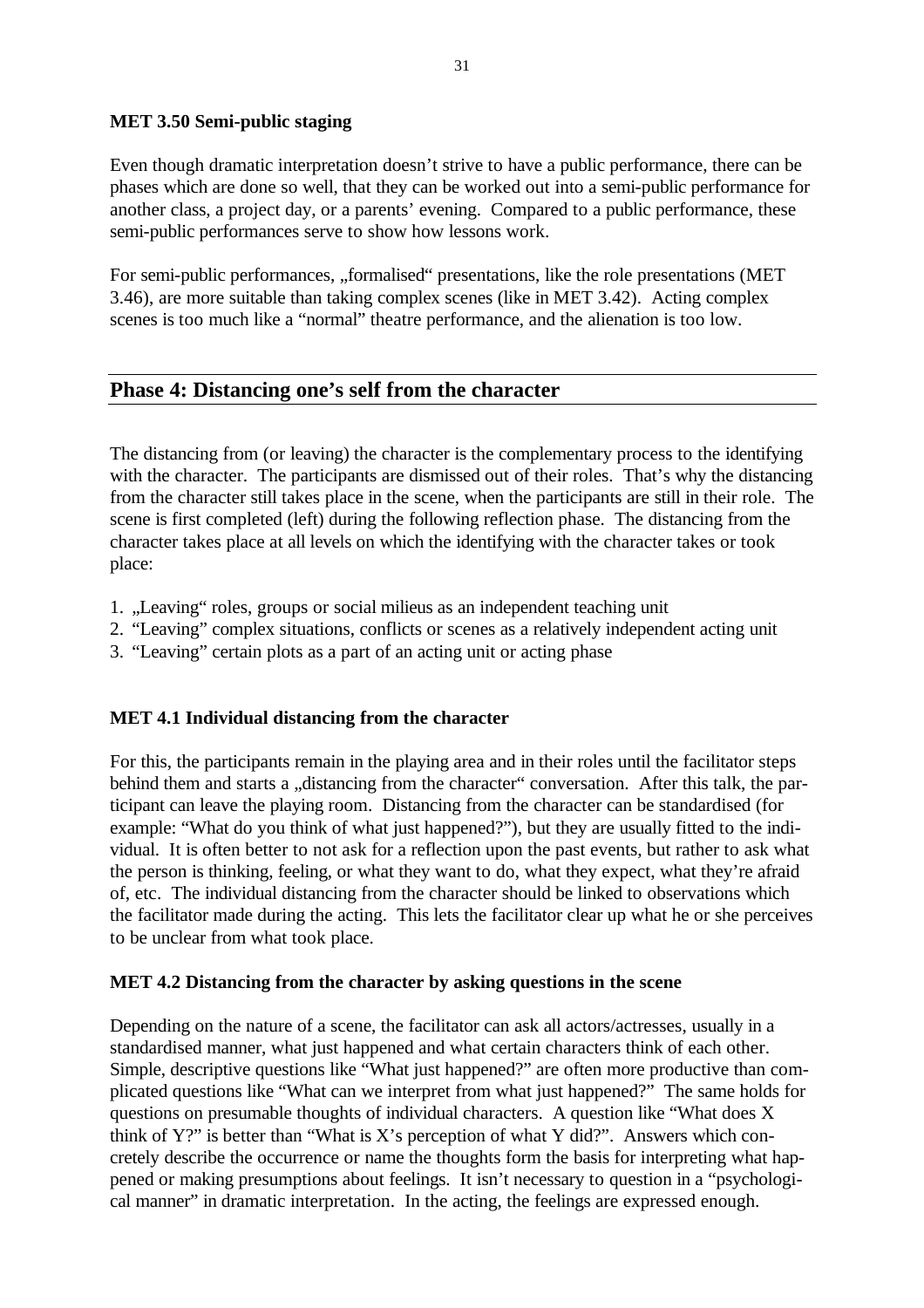#### **MET 4.3 Bidding farewell to the role**

Each participant takes a prop or costume which "accompanied" their character throughout the scene or dramatic interpretation. By going through a symbolic gesture, the participant bids farewell to the role. All the participants stand in a circle with their left foot towards the middle of the circle. The prop is held up high with both hands. They all yell "Ha-ha-ha-hoooo" or "end of the Three Penny Opera" and with the last syllable, throw the prop into the middle of the circle.

#### **MET 4.4 Bidding farewell to single characters – identifying with or distancing from the character?**

There can be a ritual farewell from a character, especially if there are dead people ("Carmen", "West Side Story", "Wozzeck"). All the living go to the character who is leaving, take on a characteristic mannerism, and speak a sentence. These kinds of farewell scenes can not only lead to the participants "distancing themselves from the character", but also lead them into the happenings in a new and deeper way. In a strict sense, we have a bidding farewell to the happenings here, but not a distancing from individual characters. One after another, the characters distance themselves from the dead person, and don't distance themselves from their own characters. In the dramatic interpretation publications of "Carmen, "Wozzeck" and "West Side Story", there are suggestions for farewell scenes which are only partially fitting to the "distancing from the character" phase. Compare this with MET 2.8!

#### **Phase 5: Reflection**

There are reflection methods with which the participants are not "distanced from the character" or despite a distancing, go back to the character (their former role) and "think about it". Before the real reflection phase, however, the participants have already left their role with the "distancing from the character" phase. The scene has also been "dissolved". The participants perceive the experiences from a distance, and talk about it. The reflection methods can use dramatic acting techniques, but with a different purpose as was the case earlier – there are spoken and silent reflection methods.

The "creators" of music theatre dramatic interpretation are still, today, not in total agreement over which importance the spoken and silent reflections can and must have. A more extreme position is that all "problems" which arose should and can be solved (i.e. worked on dramatically) in phases 2 through 4, which means the oral reflection is merely a feedback for the facilitator. With that, it is also accepted that the reflection is a turning back to the reality of school – a rational talking ritual, leading to homework or tests, and fitting the experience into everyday life. The other extreme opinions on reflection say that dramatic acting can expose a bunch of problems, and should work on these problems in another way if they aren't dramatically solvable. Reflection is a place where this kind of work can take place. This also opens up the possibility of interdisciplinary work.

Independent of this difference in views, which is being discussed in a research desideratum, there are many reflection phases outside of the dramatic happenings which use general, more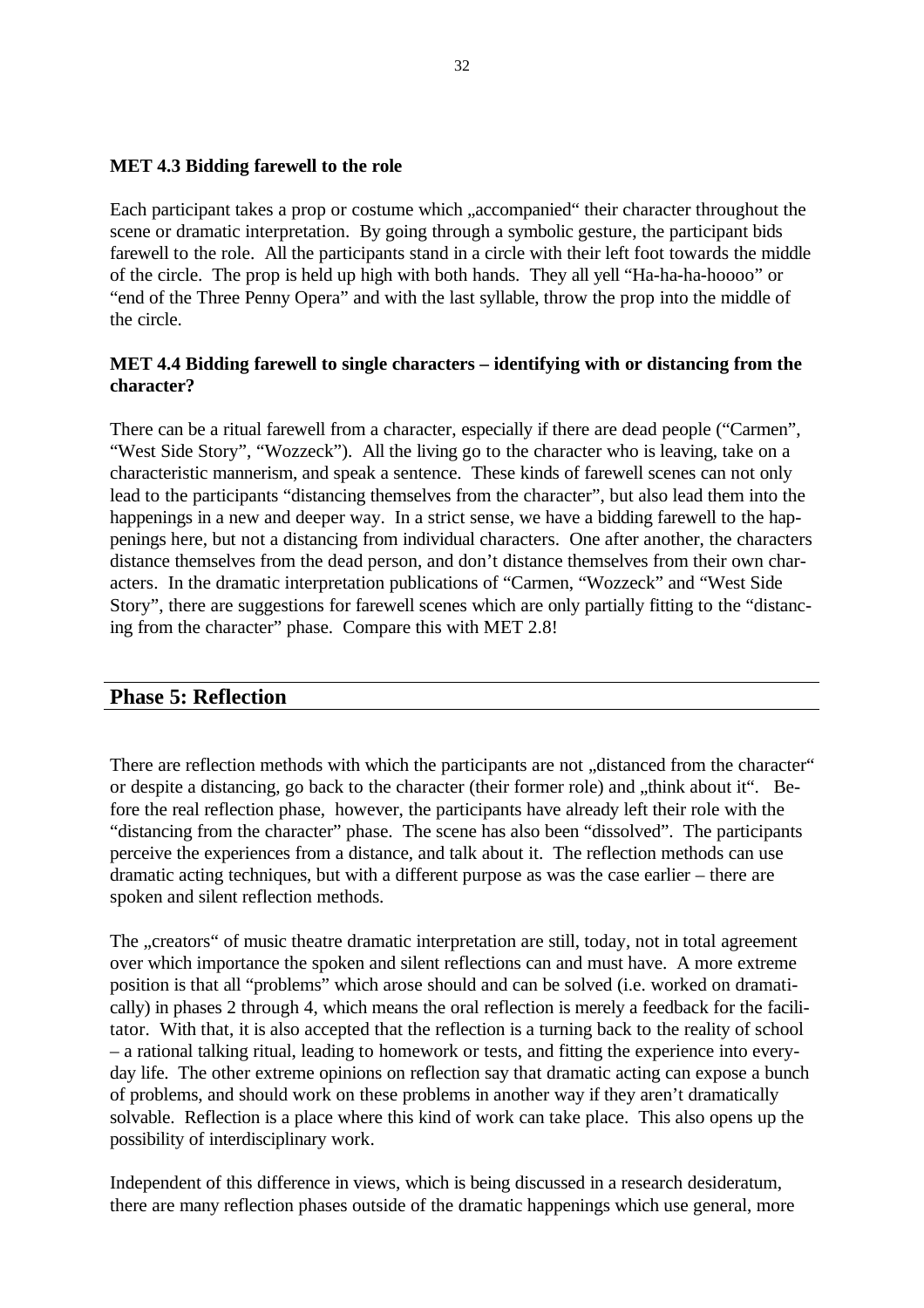common methods of group dynamics and leading conversations. The following names some of these methods

## **MET 5.1 Reflection as a character (in the role)**

Each participant comes alone, in their role, to the front of the class, sits down on a chair and thinks about the events out loud. What impacts did this have for their own character? Which knowledge and ways of acting have become important to the character? What does the character regret? What does he or she want to do in the future?

# **MET 5.2 Writing a diary as individual reflection (in the role)**

At the end of an acting unit, the participants can write in a diary from the character's perspective. In doing that, they refer to the events, show their stance towards it, and write down thoughts and feelings. These excerpts can be read out or placed in a wall news-sheet. If these entrances in the diary happen regularly during the whole dramatic interpretation, then a complete diary comes about.

# **MET 5.3 Feedback (from outside the character): based on experience, and pertinent**

In the framework of dramatic interpretation, feedback is a phase in which the acting experiences are developed into understandings. In experience-based feedback, a single participant gives feelings, disposition, partial experiences, observations, wishes, fears or apprehensions arising from the events in the play. There is no discussion, criticizing or commenting. In pertinent feedback, the subjective remarks of the group are discussed; an objective situation is broken and developed further.

The term feedback is used because there is a feedback process in developing experiences to understandings. In working out individual experiences, a person gives back to the group what she experienced in the group. At the same time, this feedback is useful for the facilitator in planning the activities that follow.

**(5.3.1) Flash answers:** The most common form of experience-based feedback is using **flash answers.** All participants say something to a question, or – as was originally the case in the group dynamic flash answers – say something about their current situation. The following rules must be followed:

- The original question doesn't contain a task which could be answered by the thinking process or by previous knowledge.
- The answers are short, in point form. They present facts, and don't contain argumentation or logical deliberation.
- The answers must remain as they are, without anyone commenting on them. Every sort of discussion is strictly forbidden! There can be no right or wrong.
- The answers aren't written down on the board, or somehow documented with the goal of using them later.
- The best way is to have the participants answer one after another, as it is important that everyone has a chance. But each participant only gets one turn.
- Saying "Everything what I wanted to say has already been said." is forbidden. That means that each participant says something, even if it is a repetition of what has been said before.